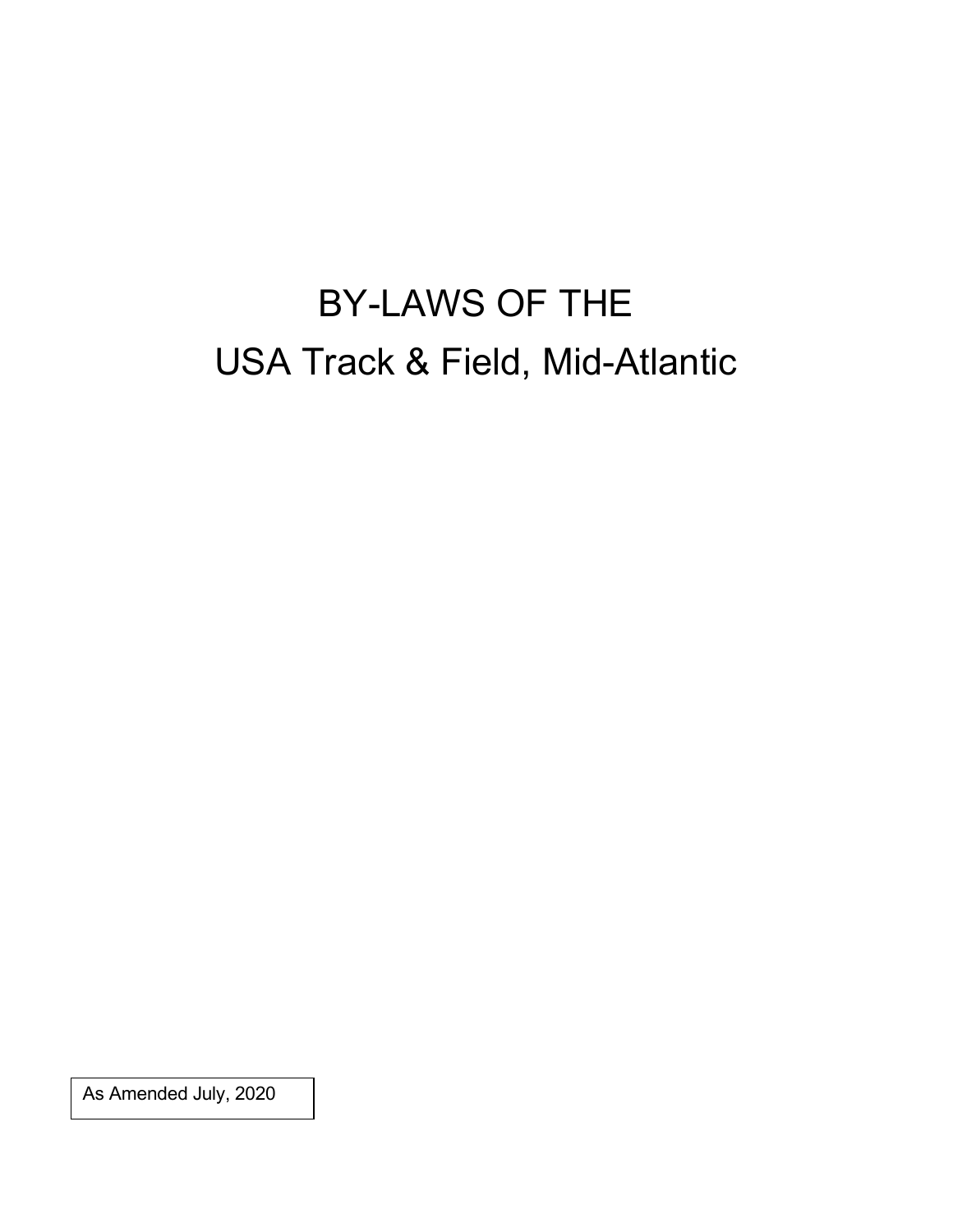## Table of Contents

| A.          |  |
|-------------|--|
| 1.          |  |
| 2.          |  |
| 3.          |  |
| 4.          |  |
| 5.          |  |
| 6.          |  |
| 7.          |  |
| 8.          |  |
| 9.          |  |
| В.          |  |
| C.          |  |
| D.          |  |
| 1.          |  |
| 2.          |  |
|             |  |
| Α.          |  |
| В.          |  |
| $C_{\cdot}$ |  |
|             |  |
|             |  |
| Α.          |  |
| В.          |  |
| C.          |  |
| D.          |  |
| Е.          |  |
|             |  |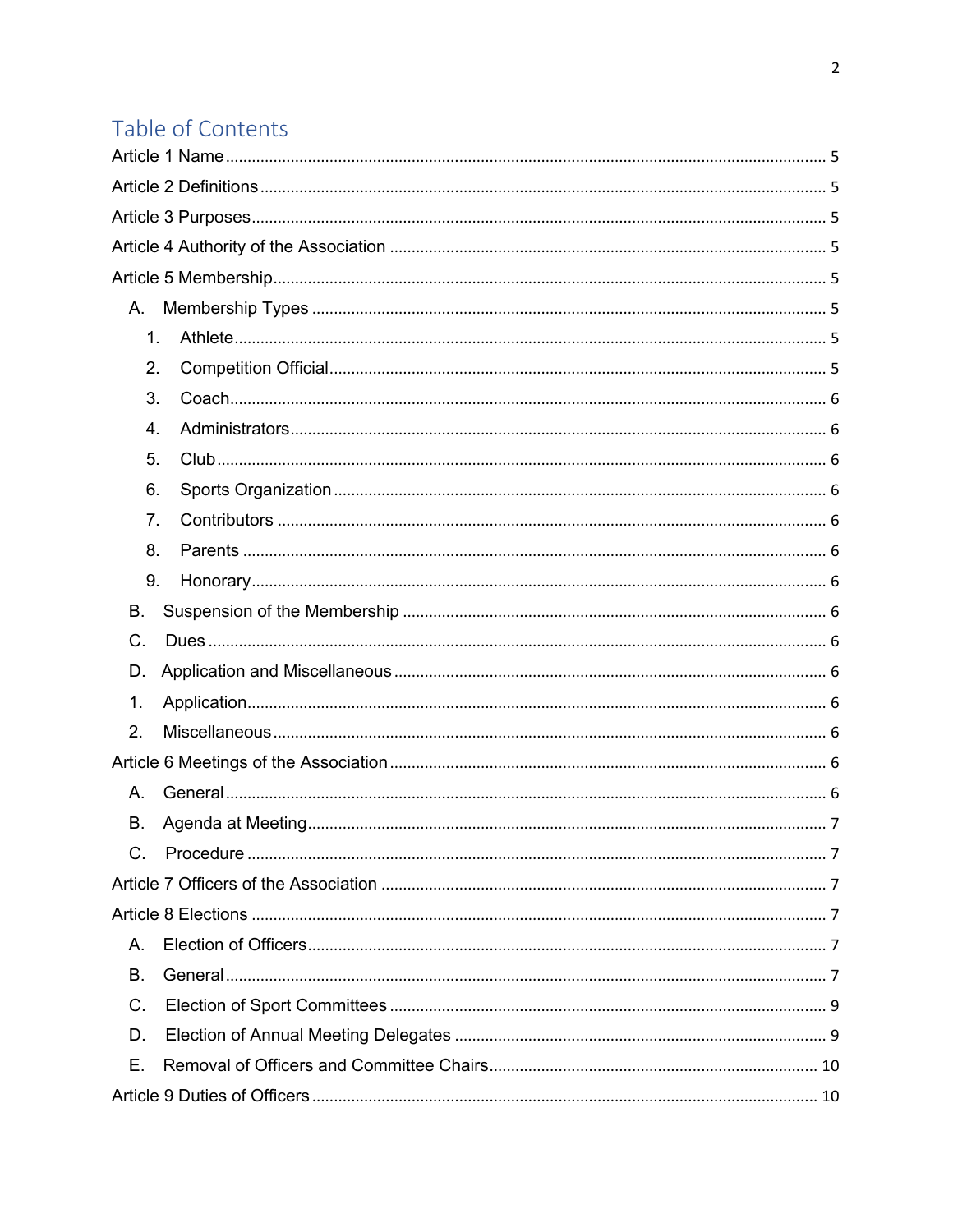| Α. |  |
|----|--|
| B. |  |
| C. |  |
| D. |  |
| Ε. |  |
| F. |  |
|    |  |
|    |  |
|    |  |
| 1. |  |
| 2. |  |
| В. |  |
| 1. |  |
| a. |  |
| b. |  |
| 2. |  |
| a. |  |
| b. |  |
| 3. |  |
| a. |  |
| b. |  |
| 4. |  |
| a. |  |
| b. |  |
| 5. |  |
| a. |  |
| b. |  |
| 6. |  |
| a. |  |
| b. |  |
| 7. |  |
| a. |  |
| b. |  |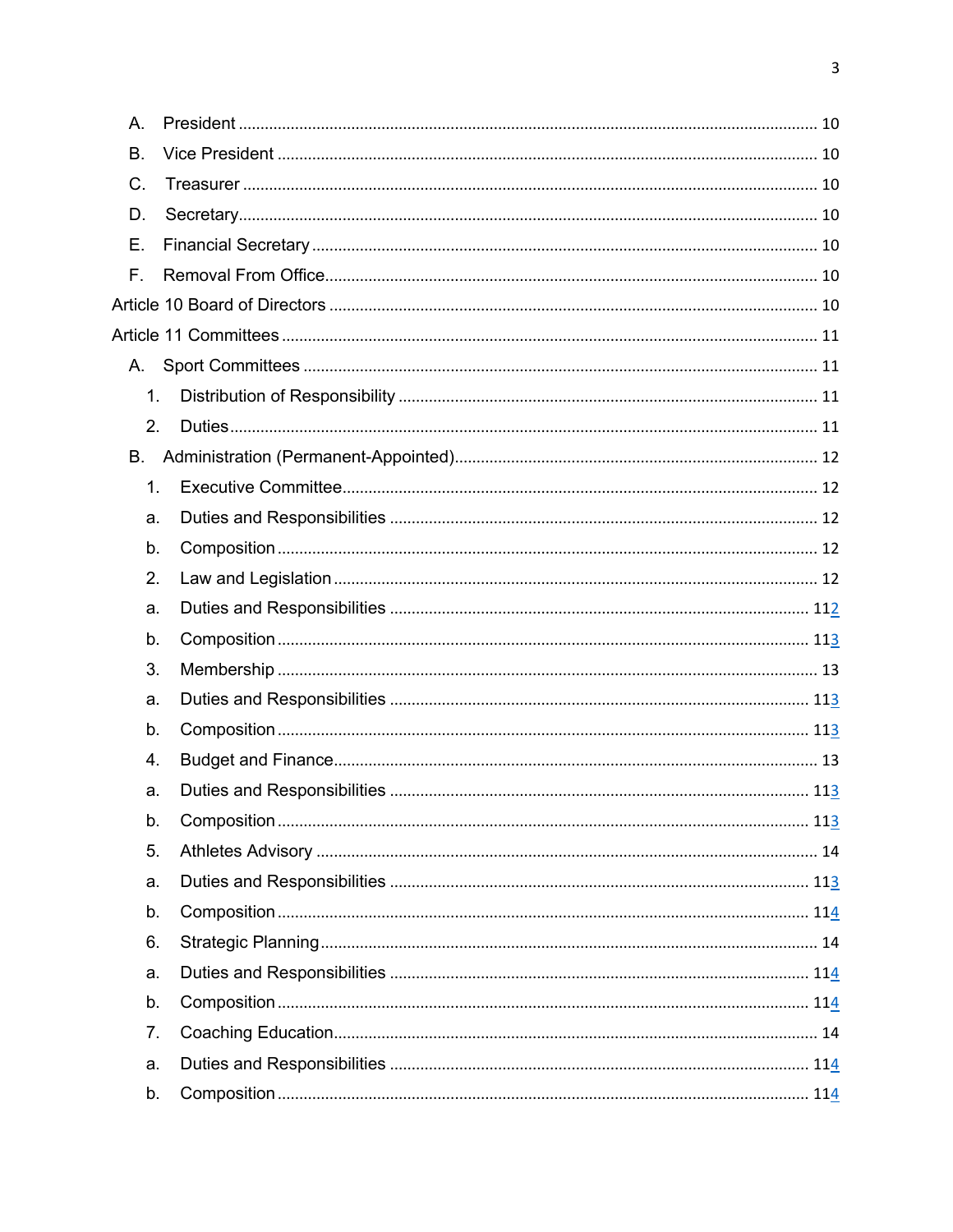| 8. |  |  |  |  |  |
|----|--|--|--|--|--|
| a. |  |  |  |  |  |
| b. |  |  |  |  |  |
| C. |  |  |  |  |  |
| 1. |  |  |  |  |  |
| 2. |  |  |  |  |  |
| a. |  |  |  |  |  |
| 3. |  |  |  |  |  |
| a. |  |  |  |  |  |
| 4. |  |  |  |  |  |
| a. |  |  |  |  |  |
| 5. |  |  |  |  |  |
| a. |  |  |  |  |  |
| 6. |  |  |  |  |  |
| a. |  |  |  |  |  |
| b. |  |  |  |  |  |
| b. |  |  |  |  |  |
| 1. |  |  |  |  |  |
| 7. |  |  |  |  |  |
| a. |  |  |  |  |  |
| b. |  |  |  |  |  |
|    |  |  |  |  |  |
|    |  |  |  |  |  |
|    |  |  |  |  |  |
|    |  |  |  |  |  |
|    |  |  |  |  |  |
|    |  |  |  |  |  |
|    |  |  |  |  |  |
|    |  |  |  |  |  |
|    |  |  |  |  |  |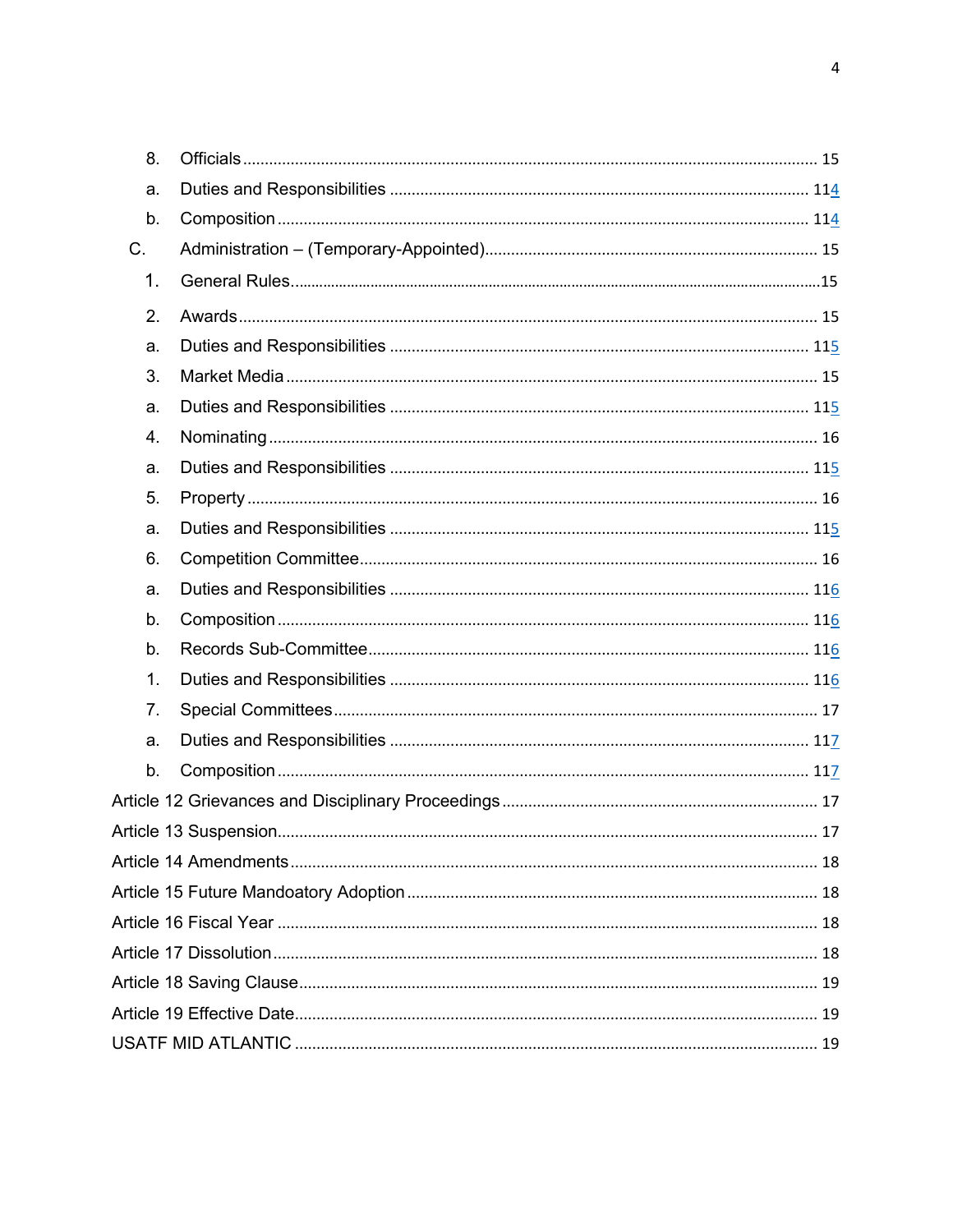## BY-LAWS OF THE USA Track & Field, Mid Atlantic

Article 1

Name: The name of this corporation shall be the USA Track & Field, Mid Atlantic. (The Association)

Definitions:

Article 2

As used in these Bylaws and Regulations the word:

Active Athlete means any individual who is actively engaged in Athletics or who has represented the United States in international competition held under IAAF jurisdiction in Athletics within the preceding ten (10) years or who has placed in the top half of specifically designed national open championship events within the preceding twenty-four (24) months. The Athletics Advisory Committee of USATF shall designate qualifying competitions;

Eligible Athlete means any athlete who is actively engaged in Athletics or who is an International Athlete;

"Athletics" (When capitalized) means, inclusively, track & field, long distance running, cross country running, race walking, road running, and any other athletic disciplines administered by USA Track & Field, Inc. (USATF)

## Article 3

Purposes: The Association shall be organized and operated exclusively for charitable, educational and scientific purposes within the meaning of Section 501(c)(3) of the Internal Revenue Code of 1986, as amended, or corresponding provisions of any subsequent federal tax laws (the "Code"). The Association shall have no power to act in a manner which is not exclusively within the contemplation of Section 501(c)(3) of the Code, and the Association shall not engage directly or indirectly in any activity which would prevent it from qualifying, and continuing to qualify, as a Corporation as described in Section 501(c)(3) of the Code. Without limiting the generality of the foregoing, the purposes for which the Association is organized are to advance, promote, encourage participation in, improve, and govern amateur athletics in the Mid-Atlantic area consistent with and subject to the authorities delegated to it by USATF.

The Association will not be operated for the pecuniary gain or profit, incidental or otherwise, of any private individual. No part of the net earnings of the Association shall inure to the benefit of or be distributable to (Directors), Officers or other private persons, except that the Association shall be authorized and empowered to pay reasonable compensation for services rendered and to make payments and distributions in furtherance of the purposes set forth herein. No substantial part of the activities of the Association shall be the carrying on of propaganda, or otherwise attempting to influence legislation; the Association shall not participate in or intervene in (including the publishing or distribution of statements) any political campaign on behalf of or in opposition to any candidate for public office.

## Article 4

Authority of the Association: The Association shall possess, through USATF, the authority of that body in the sport of Athletics in the Mid-Atlantic area. The Association shall be autonomous in the administration of Athletics, and to that end shall exercise independent jurisdiction, supervision and control over the administration, eligibility, sanctioning authority, representation, and rules of competition for Athletics in the Mid-Atlantic area as defined by USATF.

#### Article 5 Membership

- A. The Association may have the following types of members all whose application for membership shall be subject to approval by the Association, as recommended by the Membership Committee.
	- 1. Athlete: who shall submit a membership application as an amateur athlete and shall pay dues as determined by the membership committee. Athlete members 18 years or older shall be entitled to one vote.
	- 2. Competition Official: Any person serving as a competition official may join this Association. A subset of this membership category shall be those members whose proficiency is certified at one of three (3) levels by the Officials Committee, who shall be considered as being members of this Association during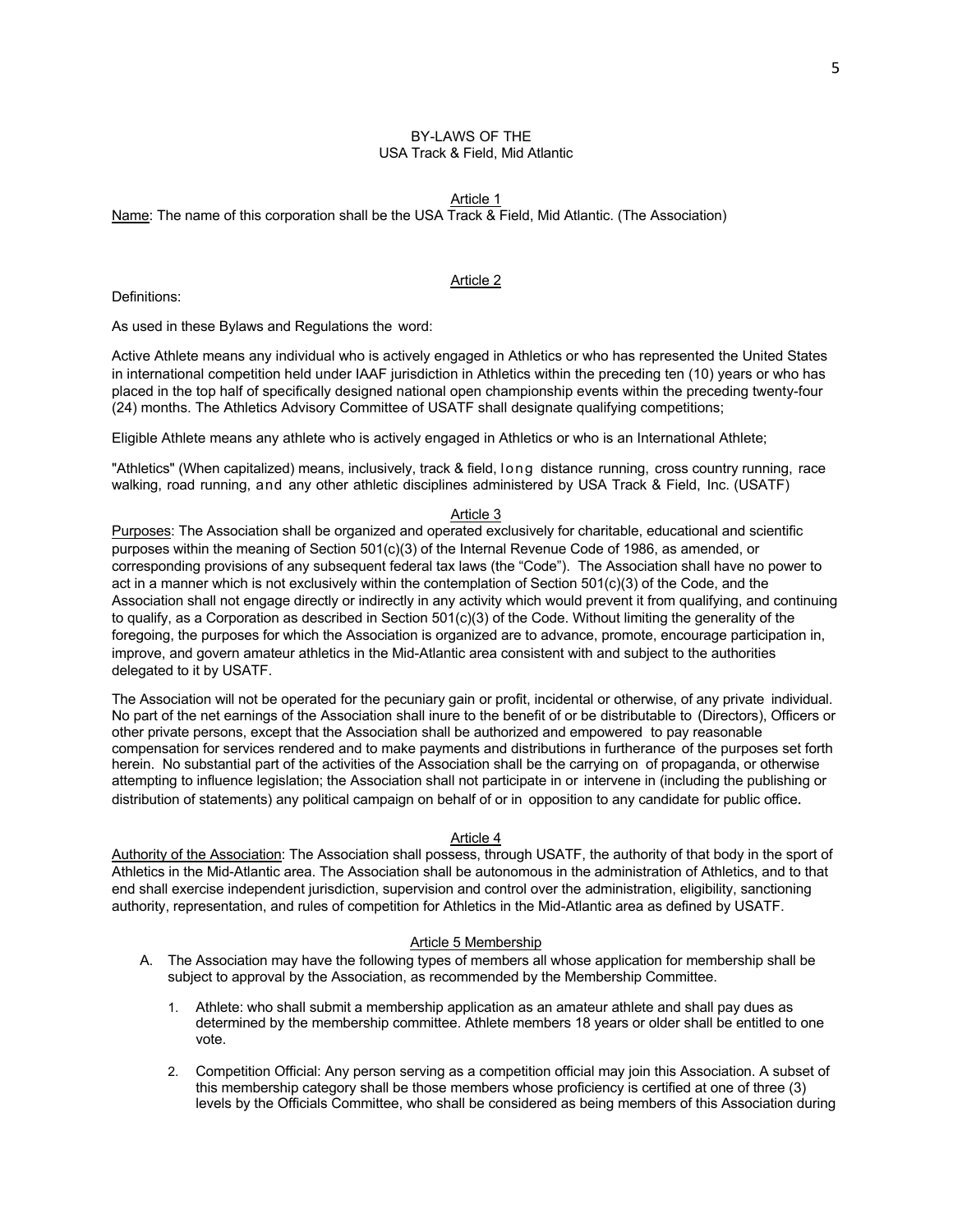the term of that certification. Dues for a competition official and for a certified competition official to be determined by the Membership Committee, and both shall have the right to vote.

- 3. Coach: This class of membership shall be open to any coach of any eligible active athlete, club or institution in Athletics. A subset of this membership category shall be those members whose proficiency is certified by the national Coaching Education Committee who shall be considered coach members. The Membership Committee shall determine dues for coach member and certified coach member, and both shall have the right to vote.
- 4. Administrators: This class of membership shall be open to all persons who serve as club administrators, staff members, or event directors of sanctioned events by the National Governing Body (NGB). The Membership Committee shall determine dues, and each shall have the right to a vote.
- 5. Club: This class of membership shall consist of organizations whose programs involve competitive member athletes or education in Athletics and shall submit membership application and subsequent annual dues on the forms and in amounts as may be decided. A club may vote in Association business by one vote for the club registered by the listed Delegate or President. In the absence of both, the President of the club may designate the right to vote to any club member
- 6. Sports Organization: This class shall consist of corporations or organizations which sponsor, arrange or otherwise organize athletic competitions, but which do involve competitive member athletics
- 7. Contributors: This class shall consist of individuals who are contributors to programs sponsored or administered by the Association. The Membership Committee shall determine the dues and they shall have the right to one vote.
- 8. Parents: This class consists of individuals who support the Youth Athletics program of the Association. The Membership Committee shall determine the dues and they shall have the right to one vote
- 9. Honorary: This class shall be such persons who shall be the recipient of the title of Honorary Member as bestowed upon them by the President after recommendation of the Executive Committee. They shall have neither voting power nor dues obligation.
- B. Any member or class of member may be suspended for a given period of time or indefinitely, consistent with Article 13.
- C. All paying members, upon notice, shall pay such dues or assessments as the Association may determine from time to time.
- D. Application and Miscellaneous:
	- 1. Application: For Competition Official, Coach, Administrator, Contributor, Parent and Honorary, application and lists of (certified Officials) shall be made to the Membership Committee who will recommend to the Executive Committee acceptance of the application. Final decision on membership applications shall rest with the Executive Committee. All other applications for membership shall be by the normal dues paying process as prescribed herein.
	- 2. Miscellaneous: All Association members referred to previously shall be entitled to notice of meetings and may attend regular meetings of this Association with voice and have a vote where designated. No member shall have the right to use the name or logo of this Association or that of the NGB without prior written approval of the Executive Committee.

## Article 6 Meetings of the Association

A. General: Regular meetings shall be held in December, March, June and September as determined by the Executive Committee. The Annual Meeting shall be held not later than 60 days prior to the end of the calendar year. The President or Secretary shall call special meetings at any time, after proper notification. Notice of all regular and special meetings, stating the time, place, and purpose thereof, shall be given to each member known to the Association at least ten (10) days before any such meeting. Written notice via website, quarterly newsletter, and email shall be considered notice by the Association.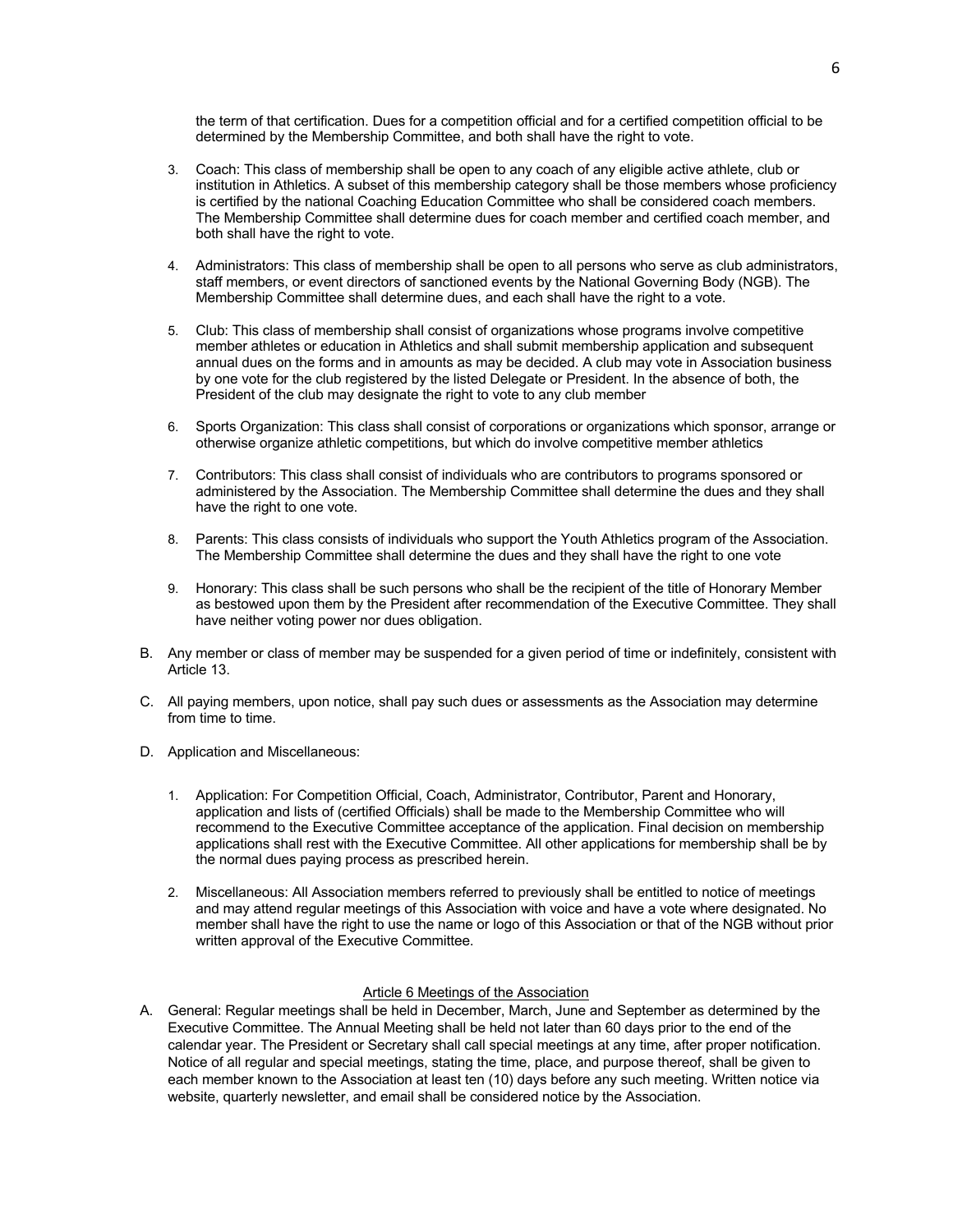- B. All meetings of the Association, (Membership, Board or any Committee thereof) may be held by means of teleconference, video conference or similar communications technology by virtue of which all persons participating in the meeting may simultaneously hear each other; subject to the applicable meeting notice provisions of these bylaws. All participants in such electronically held meetings shall be identified to all other participants at the outset of the meeting. Participation in a meeting pursuant to this Section shall constitute presence in person at such meeting.
- C. Agenda at Meeting: At all meetings of the Association, the following shall be its agenda unless changed by a two-thirds (2/3) vote of those present at such meeting:
	- 1. Roll Call of Delegates
	- 2. Voting, if necessary, according to other provision of these By-Laws
	- 3. Reding of Minutes of Preceding Meeting
	- 4. Finance Report
	- 5. Report of Officers
	- 6. Report of Coordinators and Committees
	- 7. Unfinished Business
	- 8. New Business
		- a. General Business
		- b.Annual resolutions, if applicable
	- 9. Adjournment
- D. Procedure: Unless waived by ninety percent (90%) attendance, the current edition of Roberts Rules of Order is the general rule of order at any meeting of the Association or its committees except where there is a conflict with the provisions of these By-Laws and in such cases these By- Laws prevail.

## Article 7 Officers of the Association

Officers of the Association: The Officers of the Association are: President, Vice-President, Treasurer, Secretary, and Financial Secretary. These officers shall be elected from among the voting membership. Each shall serve for a term of two years following election, or until his or her successor is elected and qualifies. There shall be no established order of succession to any office. As a condition to being seated as an Officer, all Officers of the Association shall be required to 1) be members in good standing, 2) clear background screening as required by USATF; 3) comply with the USATF SafeSport Program.

Should the President become unable to fulfill the duties of office or resign, the Vice-President shall become the President and shall serve the unexpired term. A special election shall be held at the next quarterly meeting to elect a Vice-President who shall serve the unexpired term. If any office becomes vacant during the last six (6) months of the term, the President may appoint a successor for the unexpired term. If any elective office becomes vacant prior to the last six (6) months of the term, a special election shall be held at the next quarterly meeting to elect a replacement for the unexpired term.

## Article 8 Elections

## Elections:

- A. Election of Officers: Election of all officers of the Association, unless uncontested, shall be conducted by secret ballot or by electronic/mail ballot (as determined by the Board) at the Annual meeting of the Association held in even-numbered years; such term to commence January 1st following the election.
- B. General: The following provisions shall apply to all elections of officers and any other elective position:
	- 1. The ballot, when drawn, shall list the candidates alphabetically and without distinction as to how their names were placed in nomination. A candidate for election as an Officer, Board Member or Committee Chair shall be a member of the Association in good standing, who is at least 18 years of age at the start of the term of office, All such persons, if elected shall be required to clear such background screening as may be required by USATF and comply with the USATF SafeSport Program prior to assuming.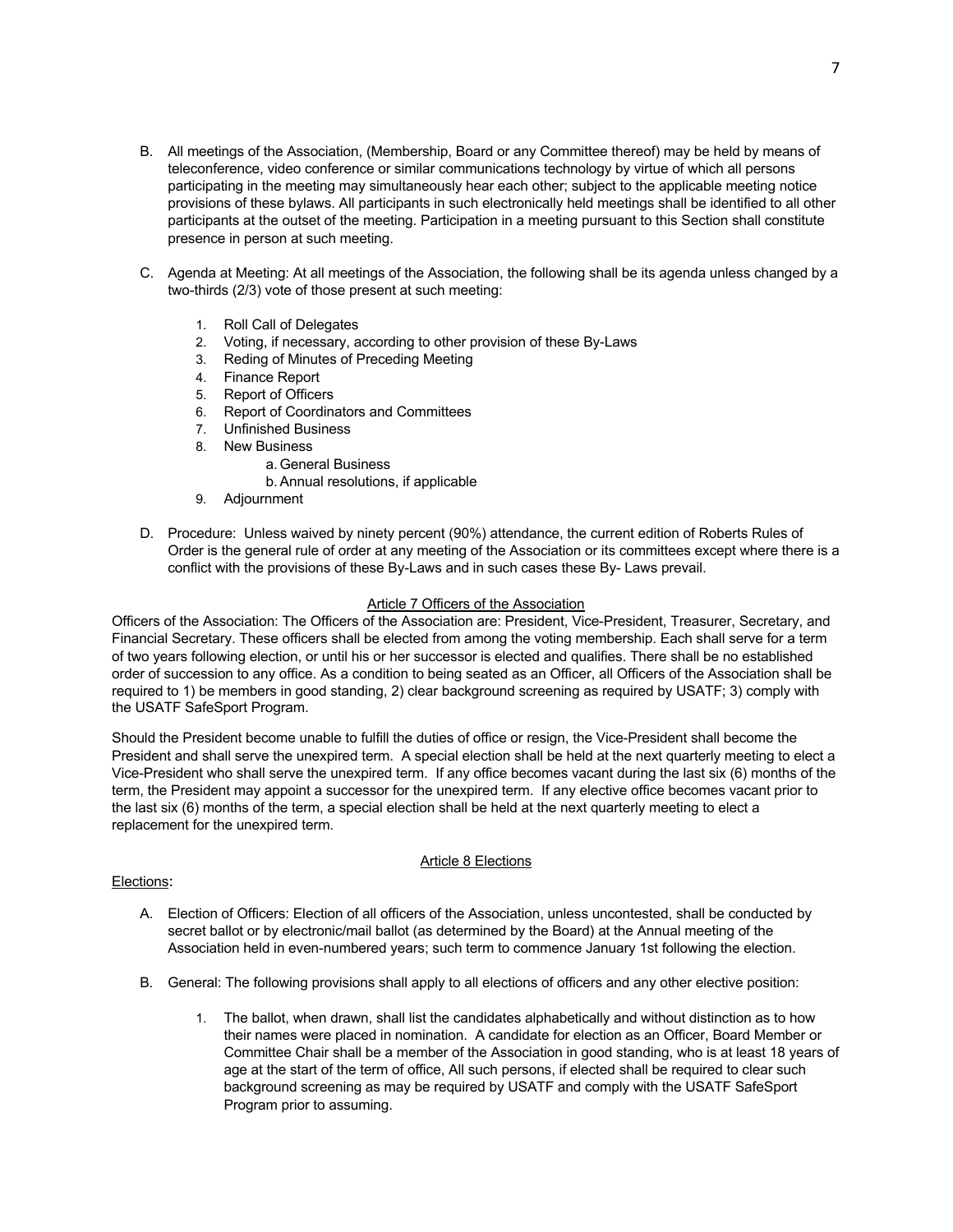- 2. The Nominating Committee (see Article 11-C-4) shall create a slate of nominees and **each nominee's** consent shall be so listed. Members of the Nominating Committee are ineligible to be on the slate created and presented to the Membership for voting. This slate shall be delivered to the Secretary at least forty-five (45) days prior to the meeting for election; who in tum shall notify the membership of the slate at least thirty (30) days prior to the election. Nominations shall be allowed from the floor at an in-person election meeting. The Nominating Committee shall ensure that an online opportunity to nominate candidates shall be given to all MAUSATF members. The online nomination process, as determined by the Board of Directors, shall be clearly explained to the members when announced. Online nominations shall identify the support of at least two voting members as nominators of the candidate so nominated and confirm the consent of the nominee to stand for election.
- 3. All election related notices shall be issued by mail, newsletter, Association website, and/or the USATF web site and as may be required by applicable Pennsylvania law. Any notice of a meeting change or a change in the election process shall be given at least fourteen (14) days prior to the Annual Meeting.
- 4. Voting

Except for uncontested offices, voting shall be by secret ballot of the members entitled to a vote at an in-person Annual Meeting. If for any reason the Annual Meeting and election is not held inperson, the election shall be held by electronic/mail ballot only as provided herein.

The slate of nominees shall be finalized by the Nominating Committee and an election ballot shall be distributed by the Association Secretary by electronic mail to the MAUSATF membership list current as of a date not less than 45 days before the election, who are over 18 years of age as of that date. The ballot shall be distributed not later than 15 days prior to the MAUSATF Annual Meeting. All nominees who are eligible to hold office under these bylaws shall be listed on the ballot.

Any member may make a written request for a paper ballot directed to the Association Secretary. Such requests must be received not less than 20 days before the Annual Meeting. All votes cast by electronic/mail ballots must be received by noon, the day prior to the MAUSATF Annual Meeting.

Except for renewals from the previous year, individuals shall be members in the month which ends more than one full month preceding the election. There shall be no phone or proxy vote. A panel of at least three (3) individuals, at least one (1) of whom must be an Athlete, shall count the ballots and sign the tally. All panel members shall be of voting age. The panel shall not include any individual who is a candidate for a contested office. In the absence of the delegate or president of a club or sports organization the president thereof may designate in writing an individual to vote for that organization. No individual person may cast a vote in more than one category of membership. An appointed committee chair or board member shall not vote in elections in that capacity but may otherwise qualify for a vote. There shall be a one person, one vote policy, and no dual vote capacities for any person. Current Association employees (working within the past ninety days) shall not participate in any part of the elections process (nominations or campaigning), but may, at the discretion of the Association, be permitted to vote if they are members and otherwise eligible. Organizations and any person representing an organization in Association voting matters shall be members of USATF.

Minimum provisions for an open meeting ballot where all members of the Association are eligible to attend, and vote are:

- i. Credential disputes shall be resolved before the election process is started with nominations and/or the report of the nominating committee;
- ii. Uncontested elections may be voted by acclamation;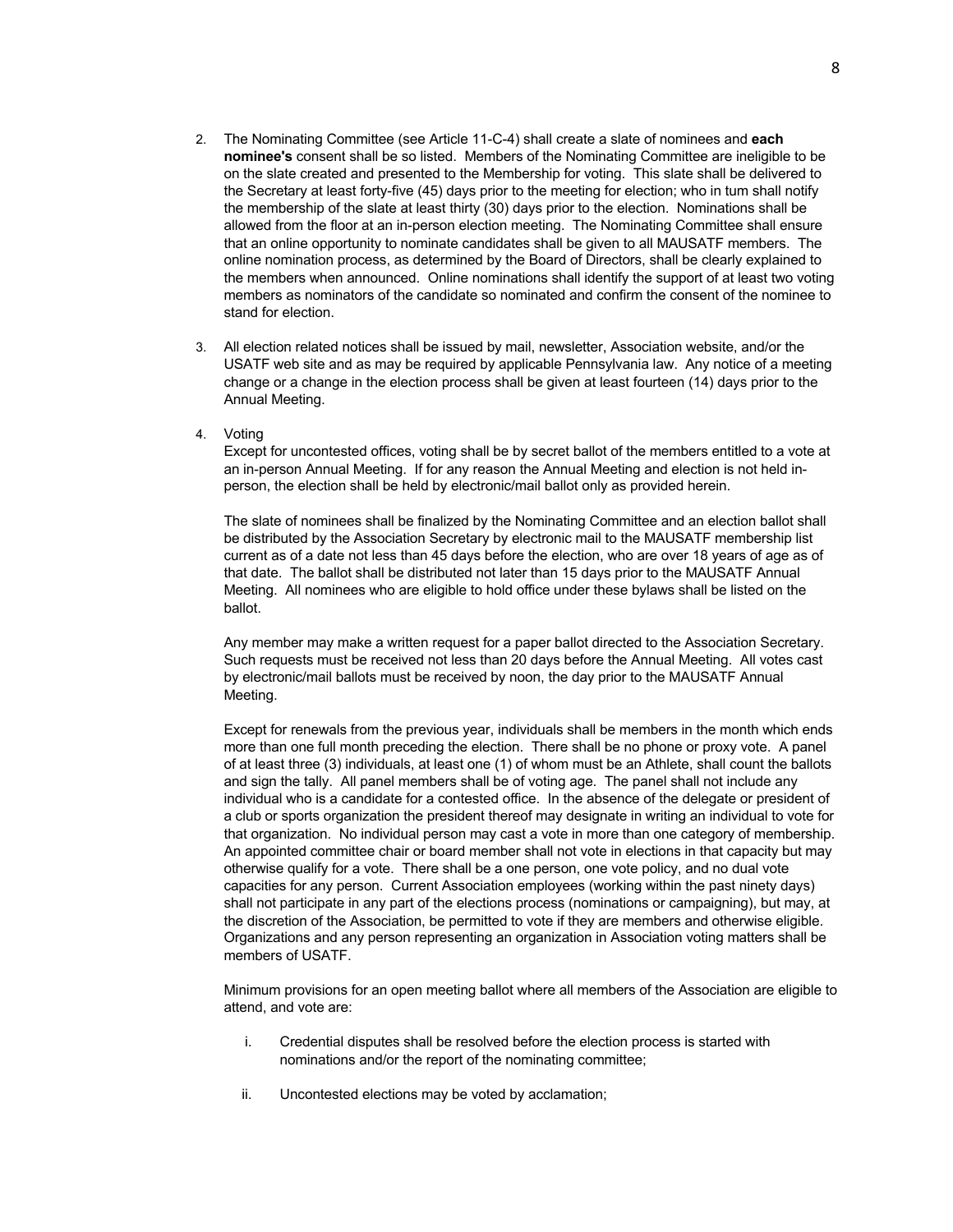- iii. A secret ballot or electronic/mail ballot (as appropriate for the election shall be used for contested elections.
- 5. Election Protests: Any election dispute shall be addressed pursuant to USATF Regulation 21 except as indicated below. Protests may only be made after the election process is concluded. An USATF National Athletics Board of Review, (NABR) panel from a different USATF Association whose election is in dispute shall be appointed to conduct the hearing. All hearings shall be by conference call. The procedures in USATF Regulation shall apply. The NABR panel shall invalidate an election if it is found that one or more infractions occurred that were likely to have changed the outcome of an election.
- C. Election of Sport Committees: (See Article 11-A for the three sport disciplines.)
	- 1. When requested by two (2) or more member clubs, sport committee chairs shall be elected. When a sport chair is elected, the election shall take place at a meeting, which is held separately from the general elections, either by time or location, and at a minimum, shall be advertised to all member clubs in the Association active in the discipline. Voting members of this Association shall, in oddnumbered years, elect nine (9) members to each of the three (3) sport committees. The nine members shall have a thirty-percent (30%) representation of Active Athletes. Each committee shall elect its own chair and vice-chair within 30 days following the Annual meeting, both of whom will serve for two years commencing on January 1st. All committee chairs, whether elected or appointed, shall be at least 18 years of age and members of the Association. Chairs shall be elected or appointed for specific terms, which are determined prior to the voting for the position. The President shall appoint three (3) members to each committee bringing the total to twelve (12). If in the election phase or appointment phase the representative portion of thirty-percent (30%) Active Athletes is not arrived at for the entire committee, the President shall have the prerogative to increase the committee total number to reflect that representation.
	- 2. If any sport has less than fifteen (15) athlete members, the President shall appoint a committee of no less than five (5) persons, charging them with the duty to take the action they feel necessary to develop the sport of that committee.
	- 3. The twelve (12) persons on each sport committee shall consist of the thirty-percent (30%) Active Athletes as described above; at least three (3) coaches (defined as anyone currently USATF certified or listed as a coach for any college, school or club), preferably from that sport; and the remaining number, any other dues paying member. Notwithstanding the above, the Long-Distance Running Committee shall be exempt from the requirement of 3 coaches as members of that committee.
	- 4. The term of the committee members shall be two (2) years, all to serve until their successors are elected and qualify.
- D. Election of Annual Meeting Delegates:
	- 1. Voting members of this Association shall, at the Annual meeting elect individuals to serve as Delegates to the USA Track and Field Annual Meeting.

Nominations shall be made from the floor during the Annual meeting. Only members of USA Track & Field, Mid Atlantic shall stand as qualified candidates for nomination.

2. Voting shall be by secret ballot of the members entitled to a vote. Except for renewals from the previous year, individuals shall be members in the month which ends more than one full month preceding the election (e.g., if the election is held at any time in September, the membership shall be processed by July 31). A panel of at least three (3) individuals, at least one (1) of whom must be an athlete, shall count the ballots and sign the tally. There shall be no mail, phone or proxy vote. In the absence of the delegate or president of a club the club president may designate in writing an individual to vote for that club. No individual person may cast a vote in more than one category of membership. There shall be a one person, one vote policy, and no dual vote capacities for any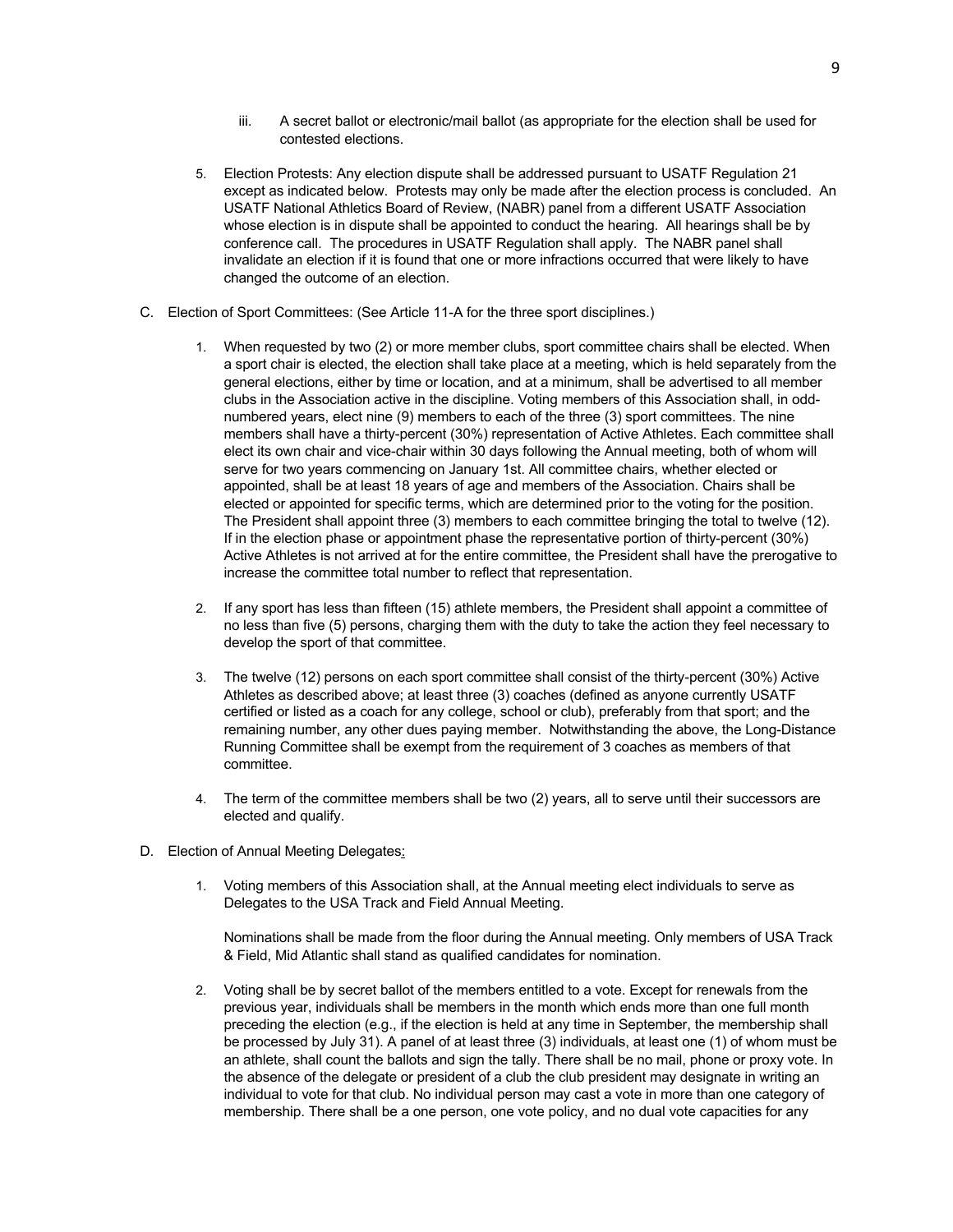person. Minimum provisions for an open meeting ballot where all members of the Association are eligible to attend, and vote are:

- i. Credential disputes shall be resolved before the election process is started with nominations and/or the report of the nominating committee.
- ii. Uncontested election may be voted by acclamation;
- iii. A secret ballot shall be used for contested elections.
- 3. In the event that no candidate receives a majority vote, there shall be an additional ballot and vote eliminating the candidate(s) with the least votes; such procedure to continue until one candidate receives a majority vote.
- E. Removal of Officers and Committee Chairs:

Any officer or committee chair of USATF Mid Atlantic may be removed for good cause by a two-thirds vote of those delegates of USATF present and voting at an annual meeting or special meeting called for this purpose and provided the requisite notice for such meeting (see Article 6) shall properly set forth the removal vote on its agenda.

## Article 9

Duties of Officers: The duties of the Officers of the Association are those promulgated by the Association in these Bylaws, including the following:

- A. President: Shall conduct the business of the Association as prescribed by these By-Laws and requested by the Executive Committee, shall preside at all meetings of the Association, and do such other acts normally associated with that office. The President shall be an ex-officio voting member of all committees. The President may appoint an administrative assistant upon approval of the Executive Committee.
- B. Vice President: Shall perform such duties assigned to him/her in these Bylaws and as assigned by the President, and act for the President in his or her absence.
- C. Treasurer: Shall receive and deposit all funds of the Association in financial institutions approved by the Executive Committee, write checks, pay debts of the Association as approved by the President, maintain accurate records of the Association's financial transactions, reporting same to the Association each quarter, as well as doing such other acts that are normally associated with that office as assigned by the President.
- D. Secretary: Shall make proper arrangements for keeping the records of the Association, conducting all official correspondence of the Association, serve as Secretary of the Board of Directors, as well as doing such other acts normally associated with that office.
- E. Financial Secretary: Shall i) serve as the Chief Financial Officer of the Association and as such shall receive, record, approve and otherwise certify that all requests for expenditures of the Association are within the constraints of the approved budget and are in compliance with accepted accounting principles after approval of any such expenditure by the President, ii) Record and otherwise properly account for all revenue of the Association so as to provide an accurate reflection of the financial condition of all budgetary accounts of the Association.
- F. Removal From Office: The President may be removed for good cause by a two-thirds vote of the Association's Membership, present and voting at an annual meeting or special meeting called for this purpose and provided the requisite notice for the meeting properly states the removal on its agenda. The Board may remove any other Officer for good cause by a two-thirds vote of those Board members present and voting, who are not conflicted, at a regular meeting or special meeting called for that purpose. If the President serves as Board Chair the Board may remove the President as Board Chair by a two-thirds vote of its total members who are not personally conflicted, if it finds good cause exits to disqualify the President form serving as Board Chair. Any such removal may be challenged pursuant to USATF Regulation 21.

## Article 10

## Board of Directors:

- A. There shall be a Board of Directors of the Association composed of the following:
	- i. The five officers
	- ii. The chair of each Sport Committee (See Article 11-A)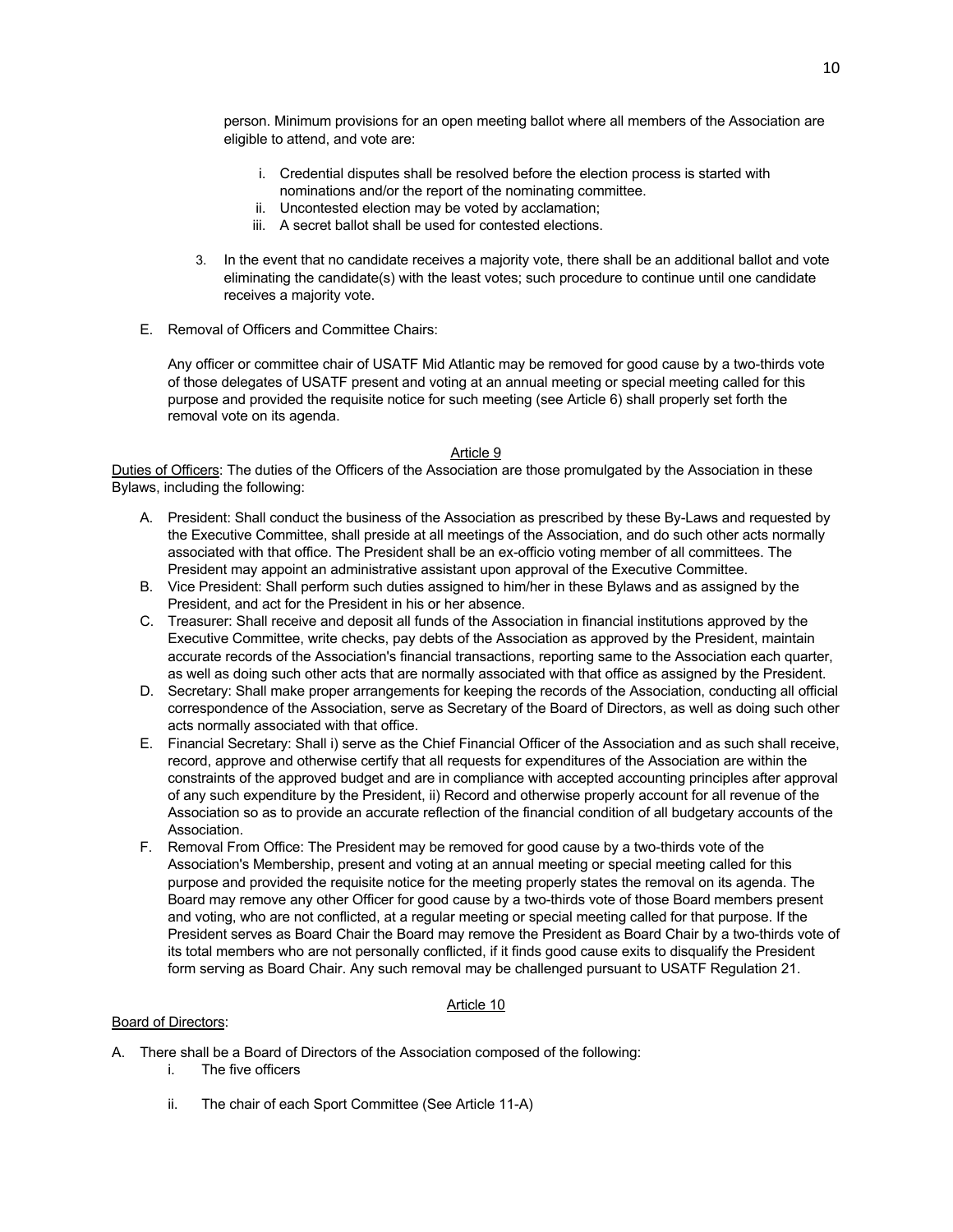- iii. The Chairs of the Law & Legislation, Membership, Budget and Finance and Athletic Advisory **Committees**
- iv. The Chair of the Officials Committee and another selected by the Officials Committee.
- v. Two (2) at-large delegates appointed by the President.

Powers and Responsibilities. The business, affairs and property of the Corporation shall be administered and governed by the Board of Directors which shall exercise the powers and responsibilities of the Corporation, consistent with the Articles of Incorporation and these Bylaws. The Board shall have authority to act for the Association between meetings of the Association. The Board shall have the authority to adopt policies and regulations and procedures for the effective governance and operation of the Association not inconsistent with these Bylaws or violative of the Bylaws and Regulations of the NGB as may be applicable to the governance and operations of the Association.

Meetings of the Board shall be held upon the call of the Chair. The Secretary shall give 10 days prior written notice of such meetings to the members of the Board. The presence of a majority of the Board or any of its Committees members shall constitute a quorum, at any meeting thereof. Each member of the Board shall have one vote.

## Article 11

There shall be the following categories of committees:

**Sports** Administration (Permanent-Appointed) Administration (Temporary-Appointed)

A. Sport Committees: The following are the Sport

Committees: Track & Field-High Performance Long **Distance** Running Youth **Athletics** 

- 1. Distribution of Responsibility:
	- a. Track & Field-High Performance-shall have responsibility for Men's Track & Field, Women's Track & Field, Masters Track & Field, Race Walking, and Athletics for the Disabled within these categories.
	- b. Lonq Distance Running shall have responsibility for Men's Long-Distance Running, Women's Long-Distance Running, Masters Long Distance Running, and Athletics for the Disabled within these categories.
	- c. Youth Athletics shall be responsible for all phases of Youth Athletics and Athletics for the Disabled that fall within the prescriptive of Youth Athletics.
- 2. Duties: Each Sport Committee shall, with the approval of the Executive Committee:
	- a. Have jurisdiction over the Association's activities in that particular sport and shall institute, locate, conduct and manage all of its championships.
	- b. Award Championship events.
	- c. Have full authority to make allotments for expenses of athletes and teams taking part in the championship using funds appropriated for that purpose.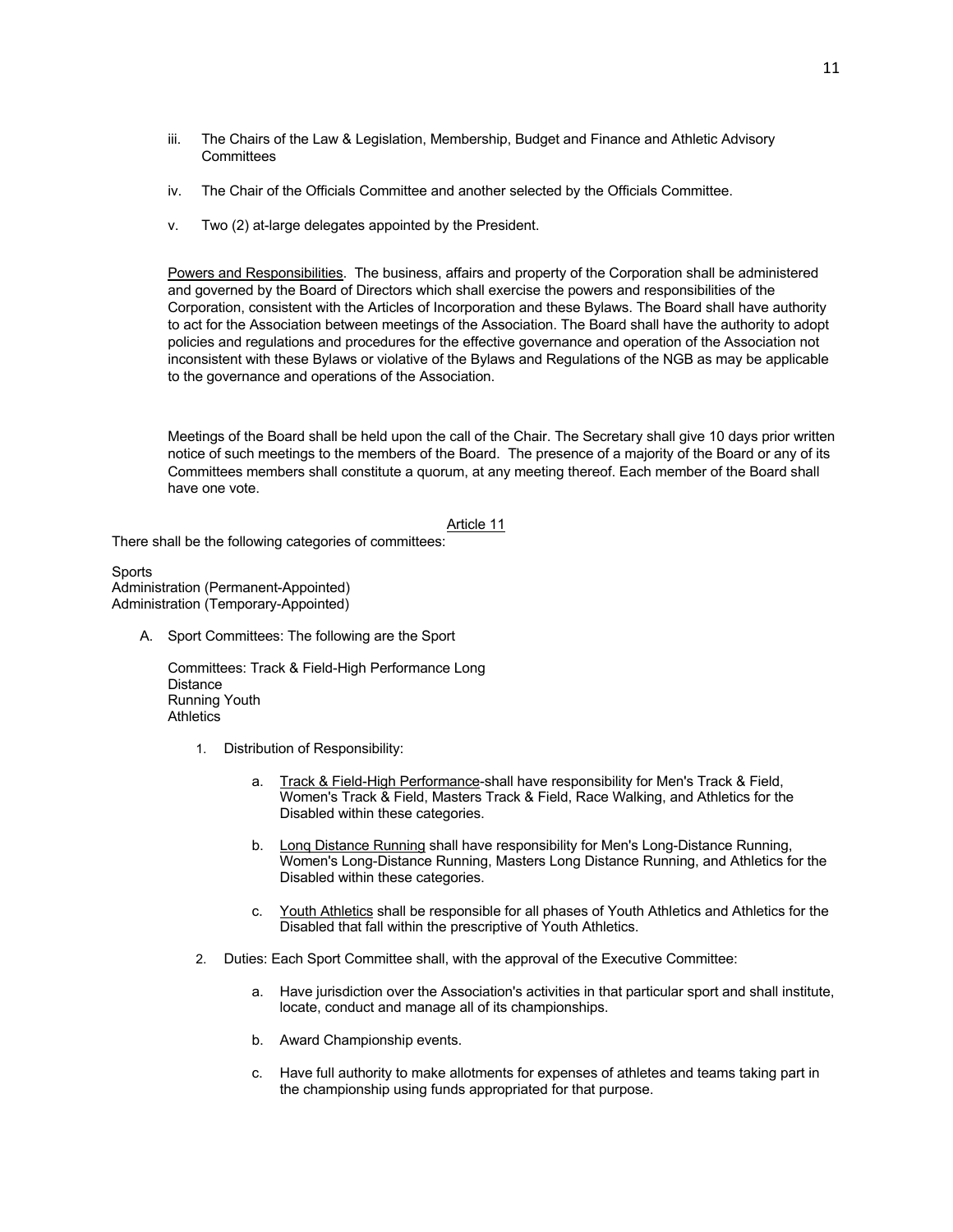- d. Have authority to appoint subcommittees, whose members need not be members of the Sport Committee, to manage, but not conduct, the various championships.
- e. Approve the competition officials for championships.
- f. In cooperation with USATF, coordinate the competition of foreign athletes in its sport within the Association.
- g. Have the authority to open its meeting, by a majority vote of the committee members present, to all athletic coaches, competition officials, and representatives of any group actually engaged in the sport who shall have voice during the committee meeting but without the right to vote.
- h. The President shall direct a meeting and hold elections for any sport committee, providing that: (1) he/she has given at least sixty (60) days notice to the chair of such committee of intention to hold an election for chair, and (2) such committee has neither held one meeting, other than for the election of a chair, nor conducted a championship meet for one year or more.
- i. Notwithstanding anything to the contrary, the President may fill vacancies on any sport committee created by resignation or non-participation for six (6) months.
- B. Administration (Permanent-Appointed)

Executive Law and Legislation Membership Budget and Finance Athlete Advisory Strategic Planning Coaching Education **Officials** 

- 1. Executive Committee:
	- a. Duties and Responsibilities the Committee shall:
		- 1. Discharge the duties of the Board in between the meetings of the Board subject to any limitations imposed by the Board or these Bylaws.
		- 2. Conduct its affairs by either meeting or conference telephone call.
		- 3. Have at least three (3) days notice to any meeting.
		- 4. Distribute its minutes to the membership.
		- 5. Distribute a proposed budget for review and adoption at least ten (10) days before the December meeting.
	- b. Composition: The committee shall consist of the officers, the chairpersons of the Law & Legislation Committee, the Membership Committee, the Athlete Advisory Committee, and the Budget & Finance Committee. The President and Secretary shall act as the chair and secretary, respectively, of this committee. The immediate Past President shall serve in an Ex-Officio capacity on the Executive Committee. The total members of this committee shall be ten (10).
- 2. Law and Legislation: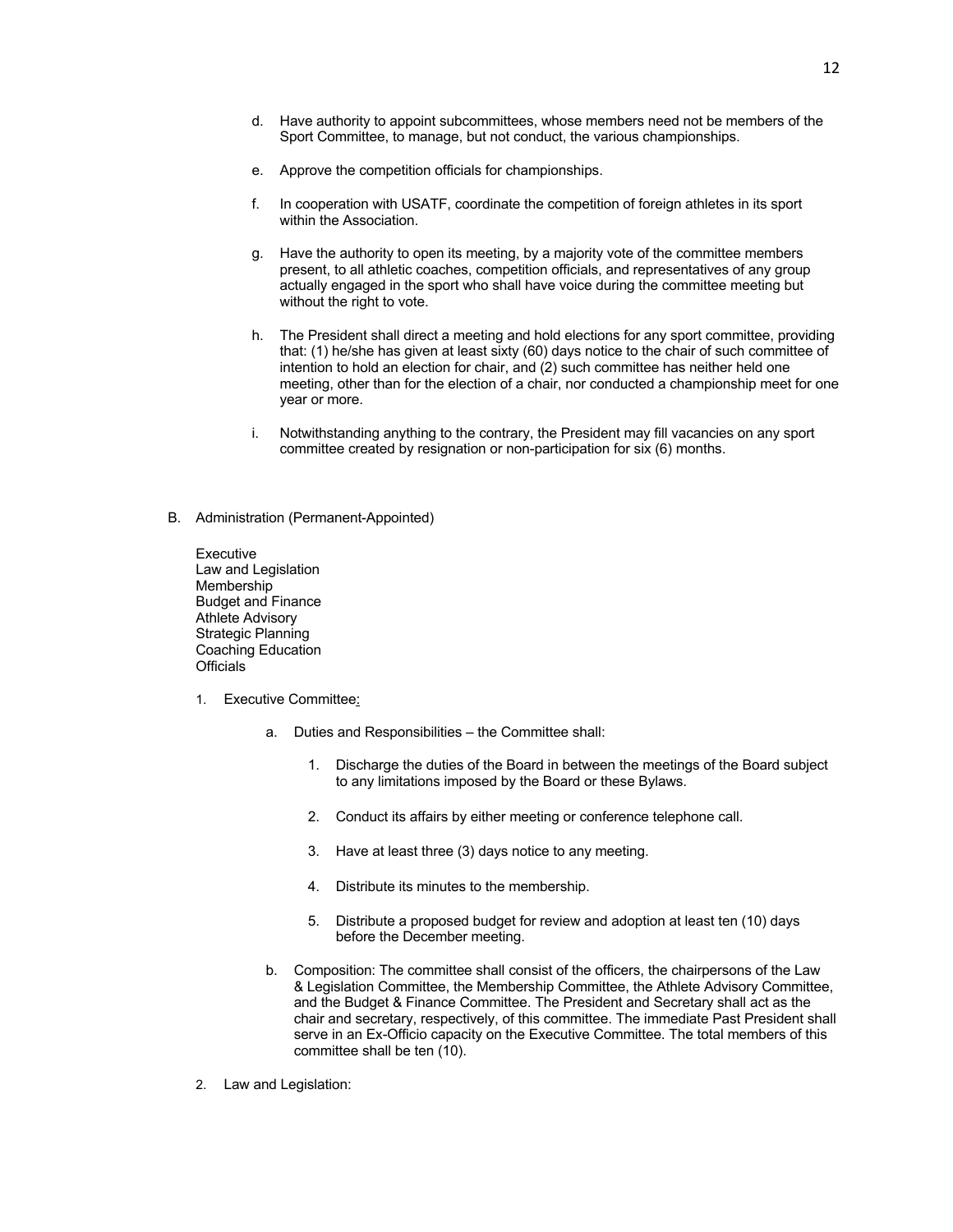13

- a. Duties and Responsibilities The Committee shall:
	- 1. Take action on all cases involving interpretation or enforcement of any Article of the By-Laws and any general policy regulation of the Association, which relates to two or more members of the Association.
	- 2. Consider, present and make recommendations, in proper form, for action on all proposed amendments to these By-Laws.
	- 3. Have the authority to propose amendments to these By-Laws.
	- 4. Act as the committee on the Order of Business at all meetings of the Association and its chair serves as parliamentarian.
	- 5. Review the National By-Laws and Operating Rules on the even-numbered years and recommend to the Association changes in these By-Laws that will be consistent with the National By-Laws and Operating Rules; and
	- 6. Prepare and submit analysis of proposed USATF legislation.
- b. Composition: The committee shall consist of a chair and a minimum of two (2) member to be appointed by the President.
- 3. Membership:
	- a. Duties and Responsibilities the Committee shall:
		- 1. Have the responsibility to promote, solicit, review and recommend clubs, individuals and organizations for membership.
		- 2. Review application from athlete members to ensure that each application is complete and valid. Applications from non-resident athletes may be accepted in accordance with USATF procedures.
		- 3. Have power to sanction events with recommendation of the appropriate Sport Committee. They may also withdraw a previously issued sanction.
	- b. Composition: This committee shall consist of an elected chair and seven (7) members to be appointed by the President.
- 4. Budget and Finance:
	- a. Duties and Responsibilities the Committee shall:
		- 1. With the consent of the Association, establish all dues and fees to be paid to the Association.
		- 2. Prepare an annual budget for the Association, including anticipated income and expenditures for the ensuing fiscal year and submit it to the Executive Committee at least three (3) weeks before its November meeting.
		- 3. Within thirty (30) days following the April meeting, audit and examine the accounts of the Treasurer and report to the Association on the results thereof for the preceding fiscal year at the Annual meeting.
		- 4. Examine the accounts of the Treasurer at any other times as requested by the Association and report to the Association thereon and may in such cases require the Treasurer to turn over to it all moneys, accounts, books, papers, vouchers and records appertaining to the office.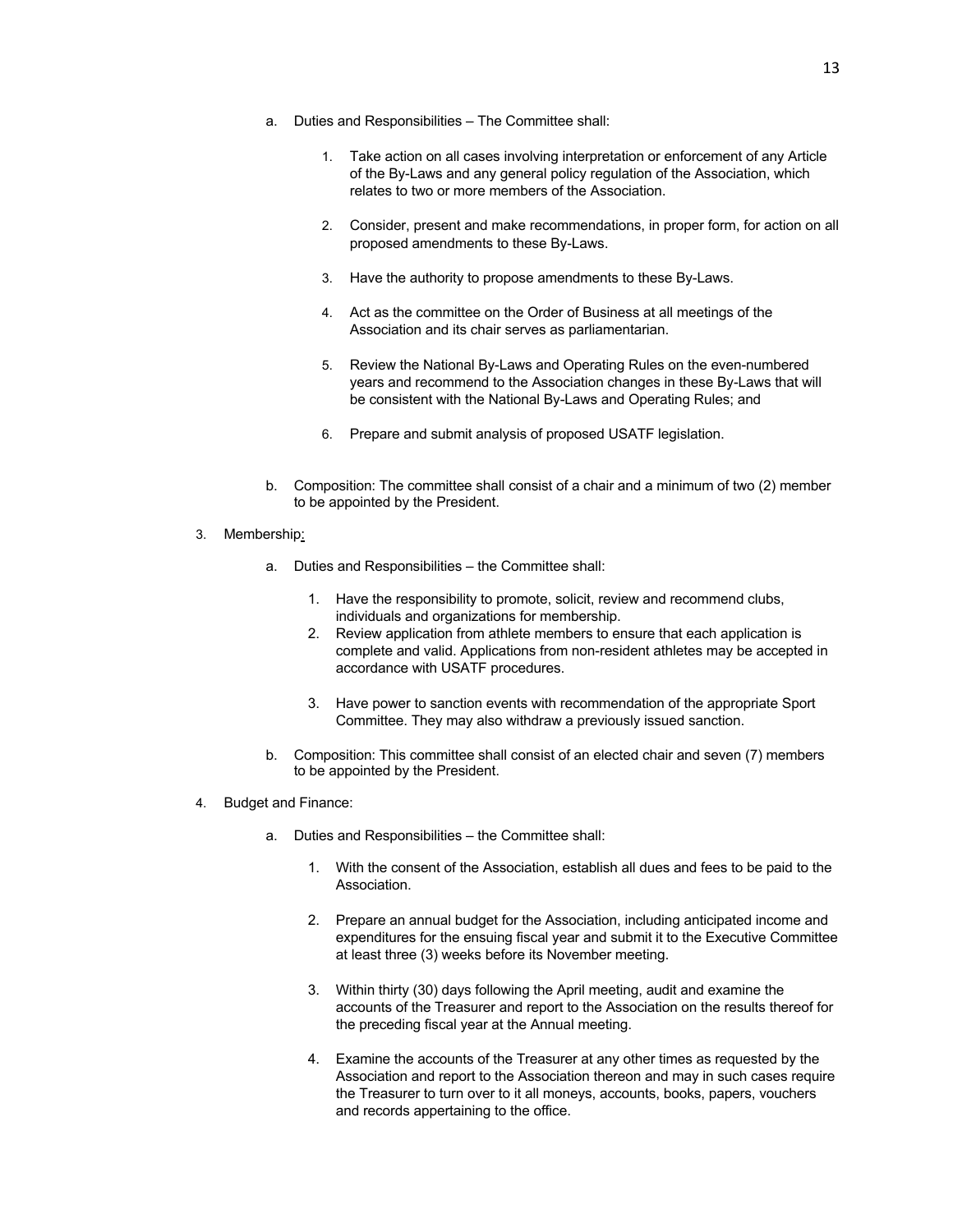- 5. Advise the Association regarding the opening of new accounts or closing old ones.
- 6. Analyze the accounts receivable and recommend collection efforts or a "write-off" of such accounts as appear to be uncollectible.
- 7. Consult with the various committees on matters pertaining to the financial wellbeing of the Association.
- b. Composition: The committee shall consist of the Treasurer, Financial Secretary, Vice President, and a minimum of two (2) At-Large members appointed by the President. Additionally, each sport committee may name one individual.
- 5. Athletes Advisory:
	- a. Duties and Responsibilities the Committee shall:
		- 1. Serve in a consultative capacity to the Executive Committee as well as the membership in general.
		- 2. Provide, on request of the President or other Committee chair, input on matters that impact competition (i.e., dates, location, prizes, order of events, etc.)
		- 3. Have the discretion to recommend to the President active athletes to those committees that do not have their full contingent of active athletes.
	- b. Composition: The committee shall consist of a minimum of seven (7) active athletes from the Open and Masters categories, all appointed by the President to serve a two year period. The Committee shall select from their membership a chairperson who shall serve on the Executive Committee of the Association.
- 6. Strategic Planning:
	- a. Duties and Responsibilities the Committee shall:
		- 1. Have the responsibility of monitoring and facilitating strategic planning sessions for this Association and its committees.
		- 2. Propose new or revised goals and objectives to guide the Association in its implementation of its stated purpose.
	- b. Composition: The committee shall consist of a chair and up to five (5) members, all appointed by the President.
- 7. Coaching Education:
	- a. Duties and Responsibilities the Committee shall:
		- 1. Develop strategies consistent with those of the NGB as listed in USATF Bylaws Article 16, A, 1.
	- b. Composition: The committee shall consist of a minimum of three (3) members including its chair as named by the President, one (1) member of the Sports Medicine and Sports Science Sub-committee, and three (3) athletes, not to be from the same athlete registration category, all appointed by the President.
	- c. Sports Medicine and Sports Science Sub-committee:
		- 1. Duties and Responsibilities the Sub-committee shall: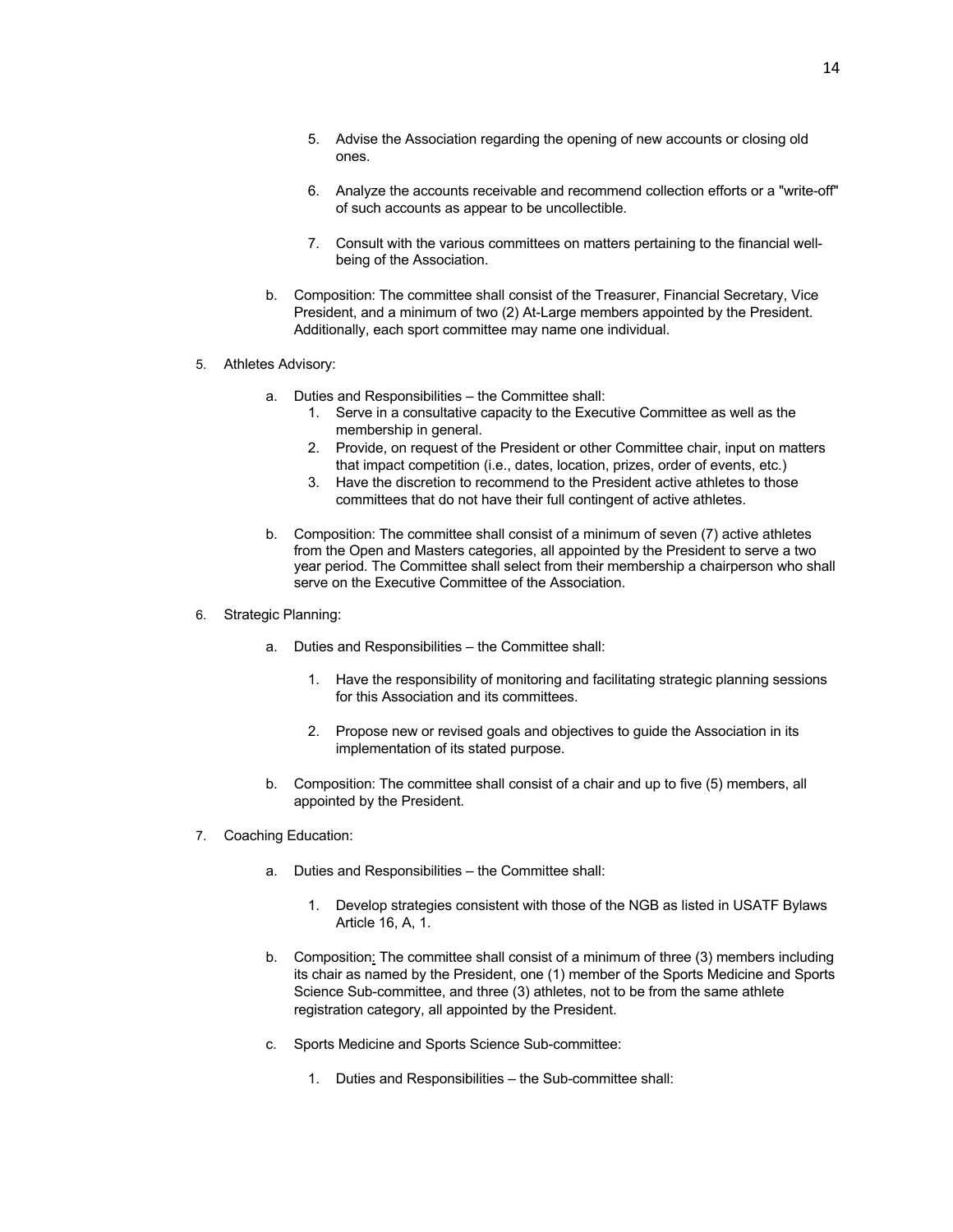- a. Study the correlation between health and sports and make any recommendations deemed advisable for the conduct of Athletics, acting as the Medical Advisory Committee to the Association
- b. Encourage sports medicine seminars to be held throughout the Association from time to time, and act as an advisory body to those interested in conducting sports medicine seminars.
- c. Assist and advise sport committees in areas of physiology testing, biomechanics and nutrition.
- 8. Officials:
	- a. Duties and Responsibilities the Committee shall recruit, train, and certify USATF officials.
	- b. Composition: The Officials Committee shall consist of a Central Committee of twelve (12) members, elected by the membership. The members of the Central Committee shall elect one of their members as the Chairperson. All committee members shall be certified at the Master or National levels and shall serve for a two (2) year term, elected in even numbered years.
- C. Administration (Temporary-Appointed) Awards Market and Media Nominating Property **Competition** Special Committees
- 1. General Rules
	- a. The establishment of each of these committees will be at the discretion of the President. The decision to establish a committee and the length of time the committee serves will be on a need basis as determined by the President.
	- b. The composition of each committee shall be a chair and a minimum of three (3) members and a maximum of seven (7) members, all appointed by the President.
- 2. Awards

a. Duties and Responsibilities – the Committee shall:

- 1. Have the responsibility to purchase, select, and arrange for the distribution of any and all awards given at functions of the Association and otherwise as designated by the President.
- 2. Have the responsibility for the maintenance of the name of every award given by the Association, the methods for nomination and selection of each awardee and the criteria used for each award.

## 3. Market Media

a. Duties and Responsibilities – the Committee shall:

- 1. Have the responsibility to collect and circulate information to the media on athletes, this Association or any committee thereof.
- 2. Have the responsibility to assist with public relations and publicity of any event conducted by the Association or any member, where directed by the President.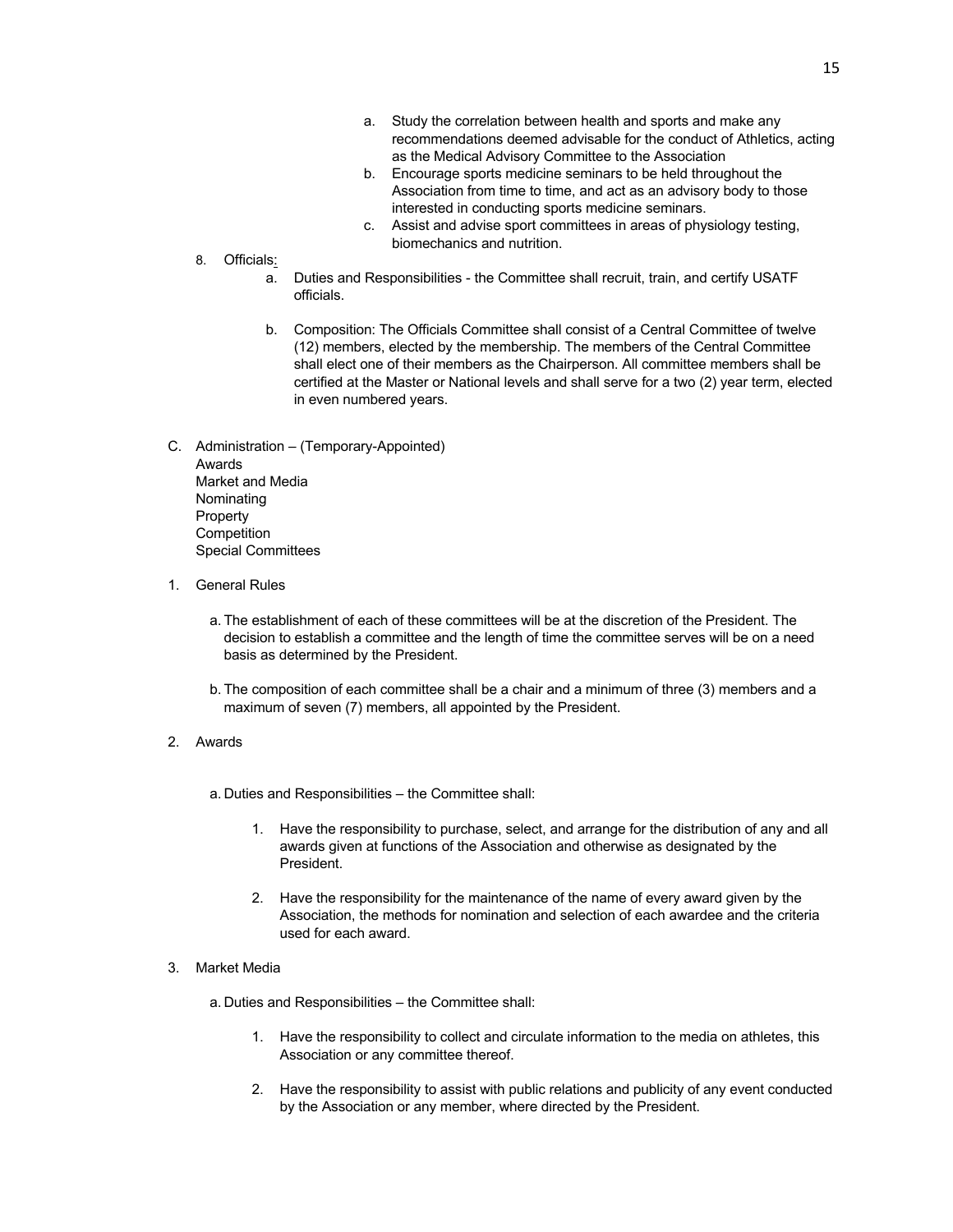4. Nominating:

a. Duties and Responsibilities – the Committee shall:

1. Have the power to develop nominees for the Officers, Sports Committee and Officials Committee members of the Association pursuant to these Bylaws.

## 5. Property:

a. Duties and Responsibilities – the Committee shall:

- 1. Establish and maintain an accurate record of all equipment and property assets of the Association.
- 3. List the quantity, type, location and disposition of all assets that are owned or leased by the Association.
- 4. The chair shall make a report at each general meeting of the Association as to the state and disposition of all property of the Association.
- 6. Competition Committee (CC):

a. Duties and Responsibilities – the Committee shall:

- 1. Serve as the coordinating committee for all Association Championships.
- 2. Establish dates and locations in concert with the Sports Committees for all Association's Track & Field, Long Distance Running and Youth Athletics championships.
- 3. Coordinate all inter-committee activities (i.e., Officials, etc.).
- 4. Establish dates, times and locations for a championship in the lack of a response by the responsible committee.
- 5. Establish a series of local competitions, both indoors and outdoors, to promote the development of Association athletes. These meets shall not serve as Association championships but may be used as qualifiers if such a need arises.
- b. Composition: The committee shall consist of a Coordinating Chair, appointed by the President and the chair of the three (3) sport committees (i.e., Track & Field, Long Distance Running, Youth Athletics) and the Officials Committee. The Coordinating Chair may appoint, as required, the chair of any other standing or temporary committee to serve on the competition committee.
- c. Records Sub-committee:
	- 1. Duties and Responsibilities the Sub-committee shall:
		- a. Maintain a registry of Association records established by athletes of the Association.
		- b. Investigate every performance submitted for an Association record and make recommendations to the Association at its Annual meeting.
		- c. Encourage prompt and accurate application for National and World records as prescribed by USATF and International Association Of Athletics Federations (IAAF) rules.
		- d. Submission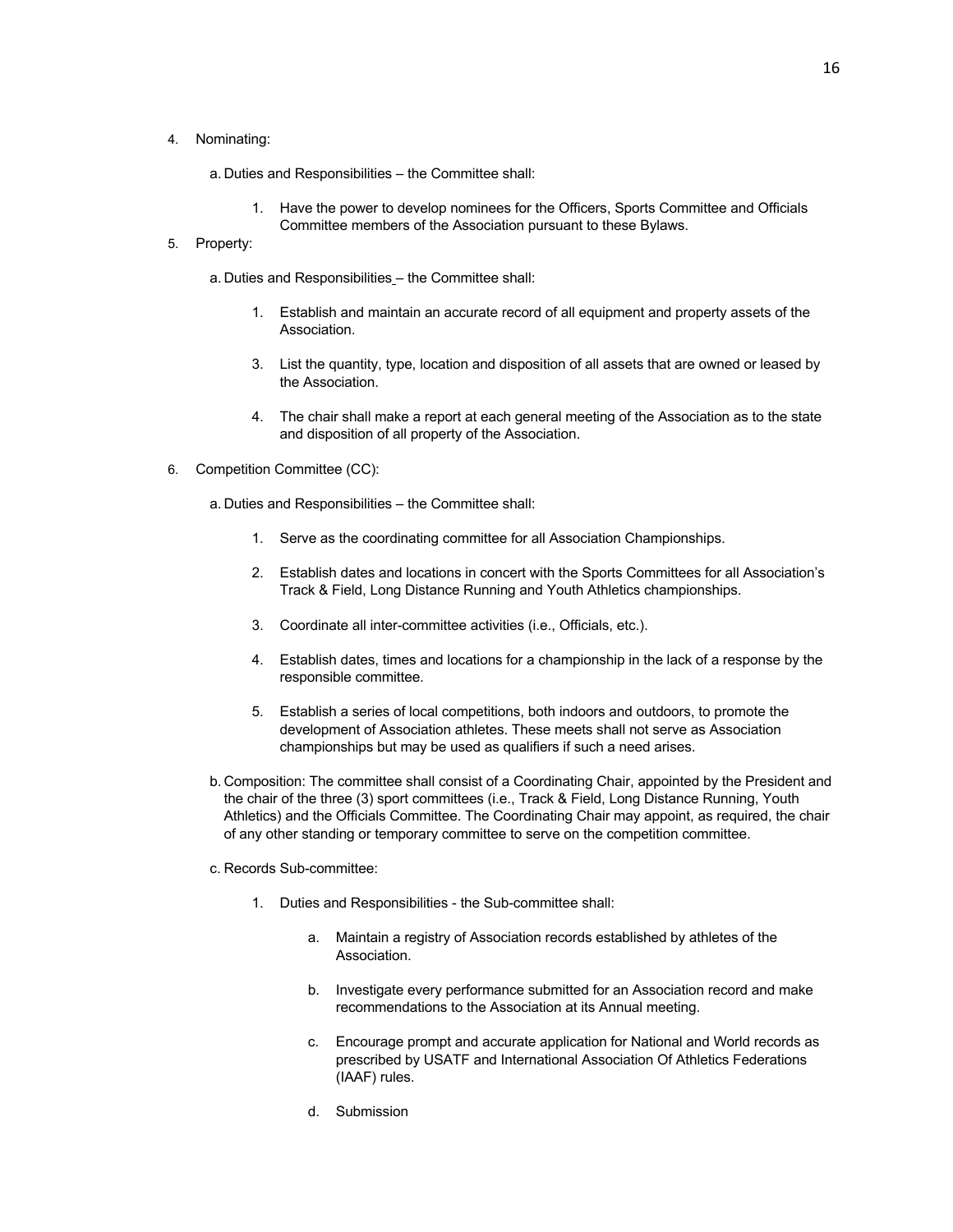- 1. Form. All applications for records must be submitted on the official Record Application form and must contain all pertinent information called for in the form.
- 2. Report. It shall be the responsibility of the Meet Director where the performance was made, or of the member club or affiliated organization sponsoring or conducting such competition, to apply for the record by having the Record Application form properly filled in and forwarded to the Association Records Chair without delay.
- 3. Records Clerk. For all meetings in sports in which records of time, distance or height are maintained, there shall be included in the list of officials, a Records Clerk, whose sole duty shall be to see that record conditions are met and that record applications are promptly and properly prepared.
- 4. Completeness. Any record application not submitted in the proper form, including all pertinent information and signatures, shall be rejected.
- 7. Special Committees: The President may, at any time, create special committees to handle specific activities.
	- a. Duties and Responsibilities: These committees shall carry out such duties, as the President shall, from time to time, direct.
	- b. Composition: Each committee shall consist of a chair and such persons that the President shall appoint.

## Article 12 Grievances and Disciplinary Proceedings

A grievance may be any matter within the cognizance of USATF, Mid Atlantic ("The Association") as described in The Association's Regulation 1. Grievances shall be filed and administered in accordance with Regulation 1 and these Bylaws; subject further to USATF Regulation 21.

A. Jurisdiction:

This Association shall have jurisdiction over all disciplinary and formal grievance proceedings relating to matters that arise within the boundaries of the Association, except sexual misconduct allegations and doping violations which shall be under the jurisdiction of USATF or unless otherwise provided for in the Bylaws and/or Operating Regulations of USATF. All penalties imposed by an Association shall be effective only within the jurisdiction of the Association.

B. Process:

Grievances and disciplinary matters shall initially be directed to the President of the Association for disposition consistent with these Bylaws, applicable Association policy and regulations and applicable Operating Regulations of USATF. Where the subject of the grievance or disciplinary matter is the Association President, the Vice President shall assume the responsibilities of the President under this Article.

## Article 13

## Suspension:

A. The Association shall have the right to suspend for a definite or indefinite period of time any member organization, delegate, athlete, coach, official, manager or member of any committee or party affiliated with any member organization who has contravened any of the By-Laws or regulations of the Association. This shall also apply to any of the above that have acted in a manner detrimental to the objectives of the Association and amateur sports, which tends to bring disrespect upon the Association and the sport of Athletics.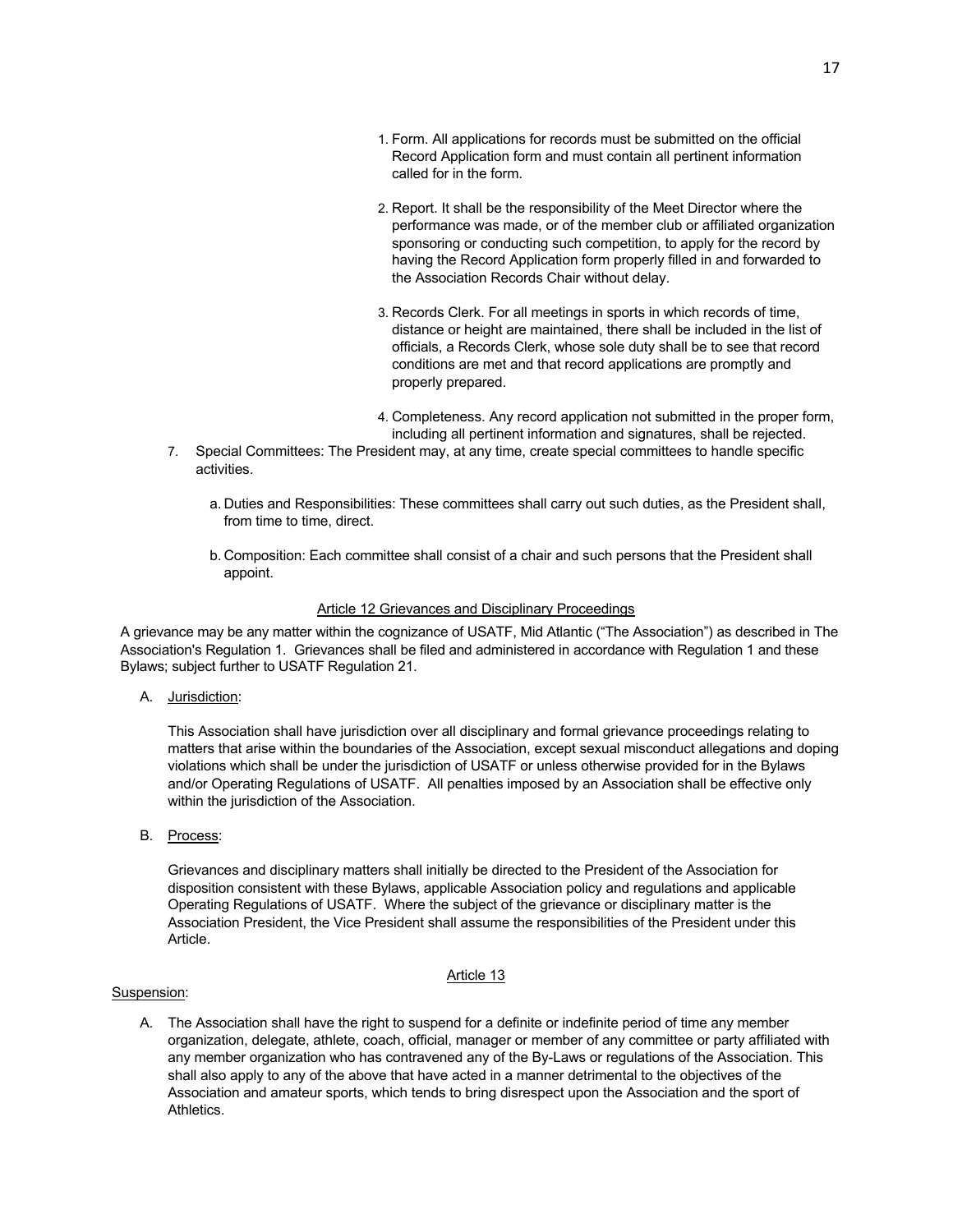The Association, further, shall have the right to suspend any athlete who has violated the rules of amateurism as specified by the IAAF.

- B. The Board, upon recommendation and investigation by the Law and Legislation Committee, shall have the power to suspend any member organization, delegate, athlete, coach, manager or member of any committee, as stated in A. above, until the next meeting of the Association.
- C. Before exercising its power under this Article, the party initiating the complaint shall notify, in writing, the person or organization involved; and the matter shall be heard in a swift and equitable manner.
- D. The Association upon recommendation of the Board may reinstate any currently suspended person or organization from whom the Board has received an application stating, in detail, the reasons for reinstatement.

The Board shall direct the Law and Legislation Committee to refer all information concerning any suspected illegal activity as it relates to USA Track & Field, Mid Atlantic by any member organization, delegate, athlete, coach, manager, official or member of any committee as it relates to that suspected illegal activity to the appropriate legal authority for investigation and prosecution.

## Article 14

## Amendments:

- A. These Articles may be amended or revised by a two-thirds vote of the Membership of the Association present and voting at a meeting thereof,
- B. Proposed Amendments to these Articles shall be submitted to the Chair of the Law and Legislation Committee at least sixty (60) days prior to any vote of the Association thereon for proper review and submittal to the membership. Proposed amendments may be voted on at any meeting of the Association following review and recommendation of the Law & Legislation Committee and notice of the proposed amendment or planned revision has been submitted in writing to the membership at least thirty (30) days prior to the meeting at which the vote is taken.
- C. Conflict with USATF Regulations: The Association will operate in accordance with the Bylaws, rules and regulations of USATF. Any Bylaws or Regulations of the Association which conflicts with USATF Bylaws or regulations binding on the Association will be null and void until brought into the conformance. If any article is rendered null and void, the remainder of the Bylaws and Regulations shall remain in full force and effect.

## Article 15

Future Mandatory Adoption: This Association shall automatically adopt, as additions to these By-Laws, any paragraph adopted by USA Track & Field which is stated to be mandatory on its associations; which additions shall be attached to these By-Laws and effective from the date of attachment. Further, this Association shall revise the present By-Laws where necessary to comply with changes adopted by USATF and shall automatically adopt those revisions, after review by the Association, as submitted by the Law & Legislation Committee.

## Article 16

Fiscal Year: The fiscal year of this Association shall be a calendar year commencing on January 1 of each year.

## Article 17

Dissolution: Upon the dissolution and final liquidation of the Association all of its assets, after paying or making provision for payment of all known debts, obligations and all liabilities shall be distributed as determined by the Association to such organization or organizations which has, in the sole judgment of the Association, furthers or have purposes most closely aligned to those of the Association and which are organized and operated for charitable, educational or other purposes which qualify as exempt organizations under Section 501 (c)(3) of the Internal Revenue Code of 1954, or corresponding provisions of any future law. Any assets not so disposed of shall be disposed of by a court of competent jurisdiction exclusively to one or more corporations, trust, funds or other organizations as said court shall determine, which at the time are exempt from federal income tax as organizations described in Sections 501(c)(3) of the Code and which are organized and operated exclusively for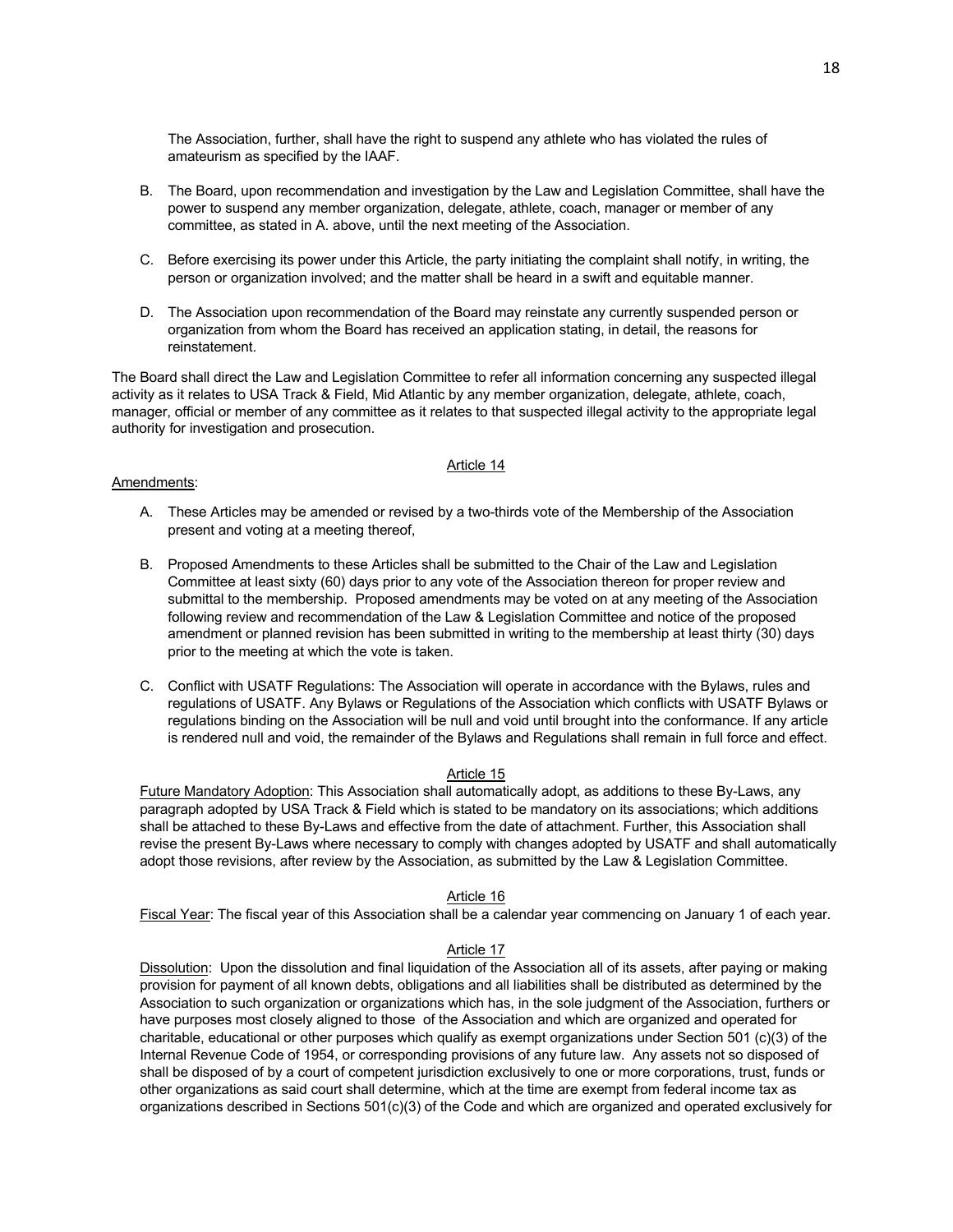such purposes. No private individual shall share in the distribution of the Association assets upon dissolution of the Association.

## Article 18

Saving Clause: Failure of literal or complete compliance with provisions of the By-Laws with regard to dates and times of notice, or the sending or receipt of the same, or errors in phraseology of notice or proposals, which in the judgment of the members at meeting held does not cause substantial injury to the rights of members, shall not invalidate the actions or proceedings of the members at any meeting.

## Article 19

Effective Date: The effective date of these By-Laws shall be November 1, 1989.

[Article 11 B 3 a 2 was amended on February 20, 1991.] [Articles 1,7, and 9 were amended May 12, 1993.] [Articles 5, 8, and 11 were amended May 11, 1994.] [Articles 2, 4, 5, 6,7,8,9,10,11,12,13,14,15, and 17 were amended August 28, 1996] [Articles 8 and 11 were amended February 10 and May 12, 1999] [Articles 5, 6, 8, 9, 10, 11, and 13 were amended February 25, 2003] [Articles 8,1 2 were amended August 27, 2008] [Articles 2, 3 and 7-13 were amended December 15, 2019] [Articles 6 and 8 were amended July 19, 2020]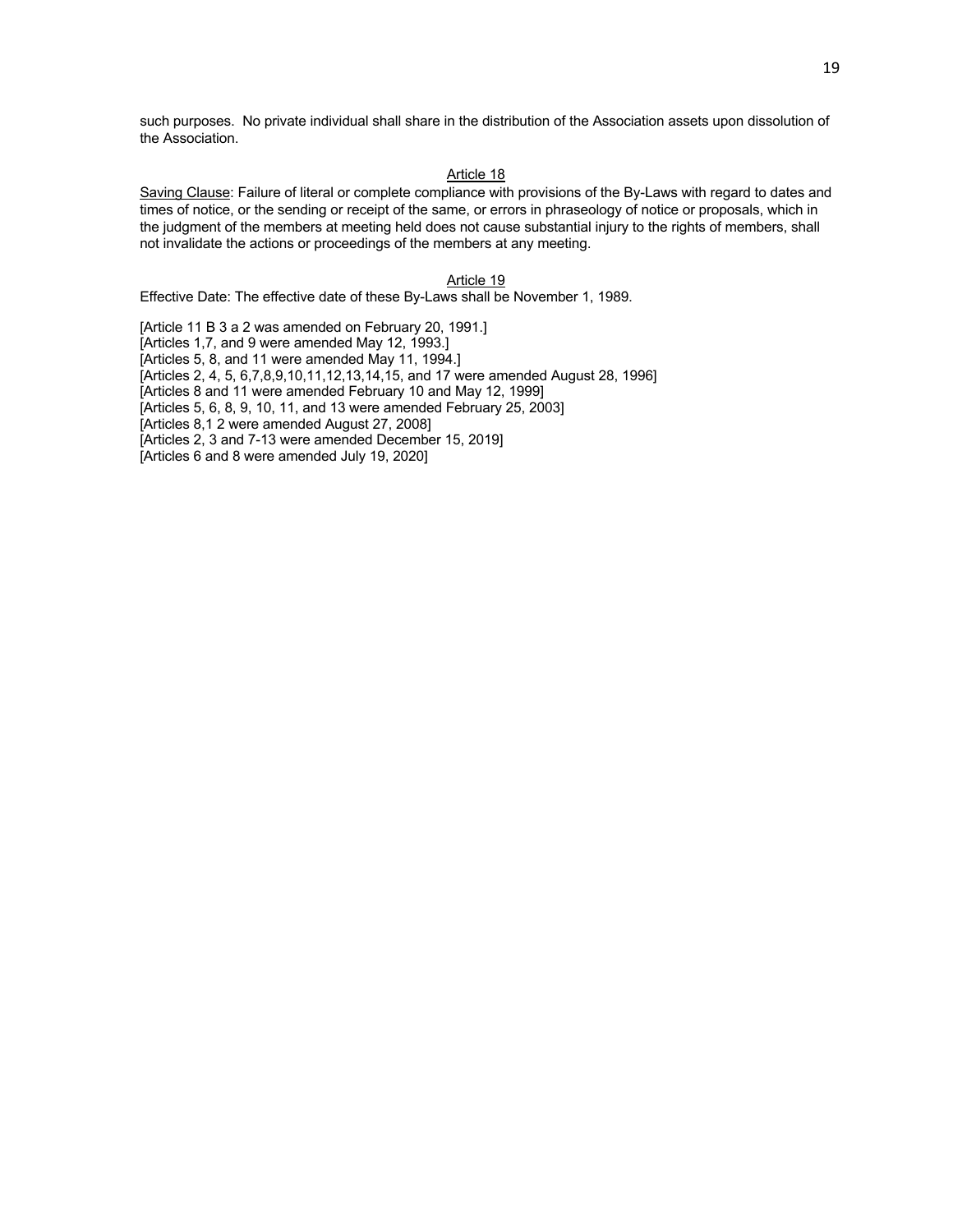## USATF MID ATLANTIC Regulation I

## Grievance and Disciplinary Proceedings

The USATF Mid Atlantic Board hereby adopts this regulation and the procedures set forth herein as the process to be followed in addressing all disciplinary and formal grievance proceedings relating to matters that arise within the boundaries of the Association.

- A. **Jurisdiction**: This Association shall have jurisdiction over all disciplinary and formal grievance proceedings relating to matters that arise within the boundaries of the Association, except sexual misconduct allegations and doping violations which shall be under the jurisdiction of USATF or unless otherwise provided for in the Bylaws and/or Operating Regulations of USATF. All penalties imposed by an Association shall be effective only within the jurisdiction of the Association.
- B. **Association Arbitration Panel**: The following shall apply to the appointment and conduct of the Association Arbitration Panel (AAP):
	- 1. **Members**: The Association Arbitration Panel shall consist of three (3) members - a chair, an at-large member, and an athlete member. There shall also be a first alternate, second alternate, and additional alternates who may be appointed from time to time when any of the three members of the AAP are not available. Members of the AAP shall not be members of the Association Board or Executive Committee.
	- 2. **Appointments**: Appointments shall be made by the President with the approval of the Association Board. The appointments shall be duly reflected in the minutes of a properly convened Board meeting.
	- 3. **Terms**: Terms shall commence on January 1 of each even-numbered year.
	- 4. **Removal**: Members and alternates may be removed for good cause by majority vote of the Association's Board. Good cause may include, but is not limited to, the following:
		- a. **Dilatory practices**: An AAP member who causes or permits delays in the hearing process; and/or
		- b. **Failure to follow procedures**: An AAP member who disregards or fails to apply the hearing procedures or other provisions set forth in the Association Bylaws, Association Regulations, USATF Rules, USATF Bylaws, and/or USATF Regulations.
- C. **Grievances**: A grievance may involve any matter, other than sexual misconduct and doping offenses, within the cognizance of USATF that occurs in the jurisdiction of this Association:
	- 1. **Grievance Complaints:** A Grievance Complaint shall state the following:
		- a. Detrimental conduct: Conduct detrimental to the best interests of Athletics, USATF, and/or USATF Mid Atlantic has taken place; or
		- b. USATF violations: A violation of any of USATF's Bylaws or Operating Regulations and/or of a violation of any of USATF Mid Atlantic Bylaws or Operating Regulations has occurred.
	- 2. **Parties**: Grievance Complaints may be filed only by and against individuals or entities which were, at the time that the conduct complained of occurred, and at the time the Complaint is filed, members, directors, or officers of USATF or otherwise subject to the jurisdiction of USATF Mid Atlantic. A non-member, former director, or former officer of USATF Mid Atlantic shall be subject to the jurisdiction of USATF Mid Atlantic for the purpose of defending against a Grievance Complaint for an incident that occurred while he or she was a member, a director, or officer of USATF Mid Atlantic or otherwise subject to the jurisdiction of USATF Mid Atlantic. A Grievance Complaint may only be filed by a person or entity affected by the issues raised in the complaint; and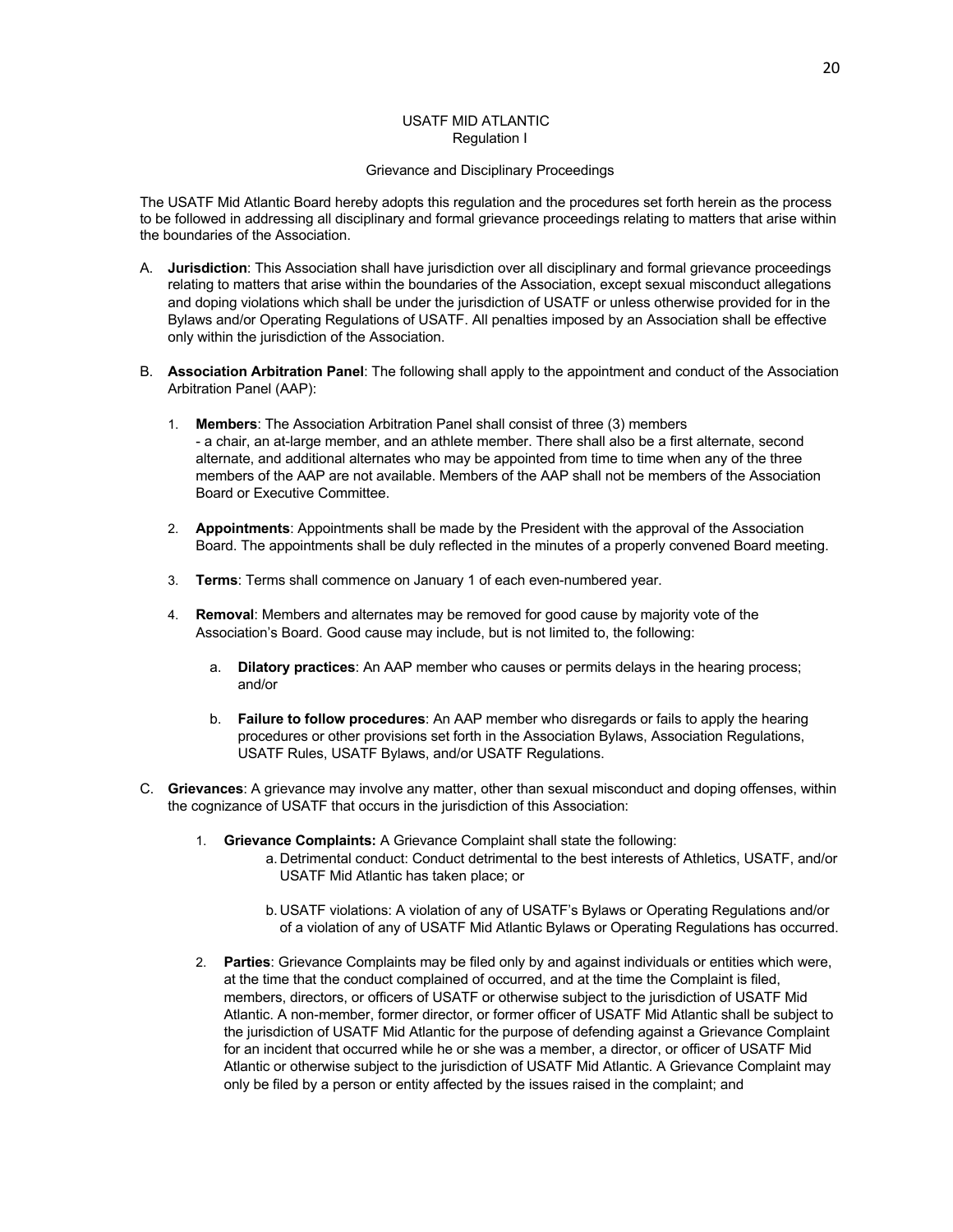- 3. **Time limit**: Grievance Complaints must be filed within one (1) year from the time the complaining party knew or should have known of the act giving rise to the Complaint.
- D. **Disciplinary matters**: USATF Mid Atlantic shall have the authority to discipline any member who, by neglect or by conduct, acts in a manner subject to discipline pursuant to Regulation I below.
	- 1. Activities subject to discipline: USATF Mid Atlantic may discipline any member who, by neglect or by conduct:
		- a. **Detrimental conduct**: Acts in a manner detrimental to the purposes of USATF, USATF Mid Atlantic or Athletics;
		- b. **USATF, IAAF, and Sports Act violations**: Violates any of the Bylaws, Operating Regulations, or Competition Rules of USATF or the IAAF, or violates the Sports Act;
		- c. **Eligibility violations**: Violates the rules of eligibility for Athletics;
	- 2. Time limit: Disciplinary proceedings must be requested within one (1) year from the time the complaining party knew or should have known of the issue giving rise to the request for a disciplinary hearing.
- E. **Rights of the persons or entities**: In all matters subject to this Regulation, all parties shall be provided with fair notice and an opportunity for a hearing prior to the adjudication or imposition of any penalty by the Association or AAP. All parties:
	- 1. **Representation:** May be represented in any disciplinary, grievance, or Association proceeding by a person(s) who may (but need not) be an attorney;
	- 2. **Right to appeal:** May appeal any adverse decision in accordance with this Regulation;
	- 3. **Attendance at hearing**: May be present at any hearing; and
	- 4. **Presenting and challenging evidence**: Shall have the right to present evidence and witness testimony and to cross-examine witnesses testifying against him, her or it.
- F. **Initiation of proceedings**: Formal grievances shall be initiated as follows:
	- 1. Grievance complaint filing procedures:
		- a. **Filing location:** Complaints shall be filed with the Association President and Secretary. The Secretary shall forward a copy of the Complaint to each party charged in the Complaint;
		- b. **Language:** All documents filed and exchanged with respect to this Regulation shall be in English; provided, however, that an original document that is in a foreign language must be submitted along with an English translation. The party submitting the document shall bear the cost of obtaining its translation which shall be conducted by a reputable translator or translation service. In the event of a challenge to the accuracy of a translated document, the panel chairperson may direct USATF to order a translation of the document(s) in question and may allocate the cost of the translation to any party or all parties, as the panel deems appropriate;
		- c. **Basis for the Complaint:** The Complaint shall allege clearly the nature of the dispute and, where appropriate, state the specific violation of the Bylaws, Operating Procedures, Competition Rules, or Policies of USATF, USATF {Association name}, or the IAAF;
		- d. **Facts of allegation:** Factual allegations shall be separately stated in concise language with one allegation set forth in each numbered paragraph of the Complaint;
		- e.**Signature:** The Complaint shall be signed by the person filing the Complaint,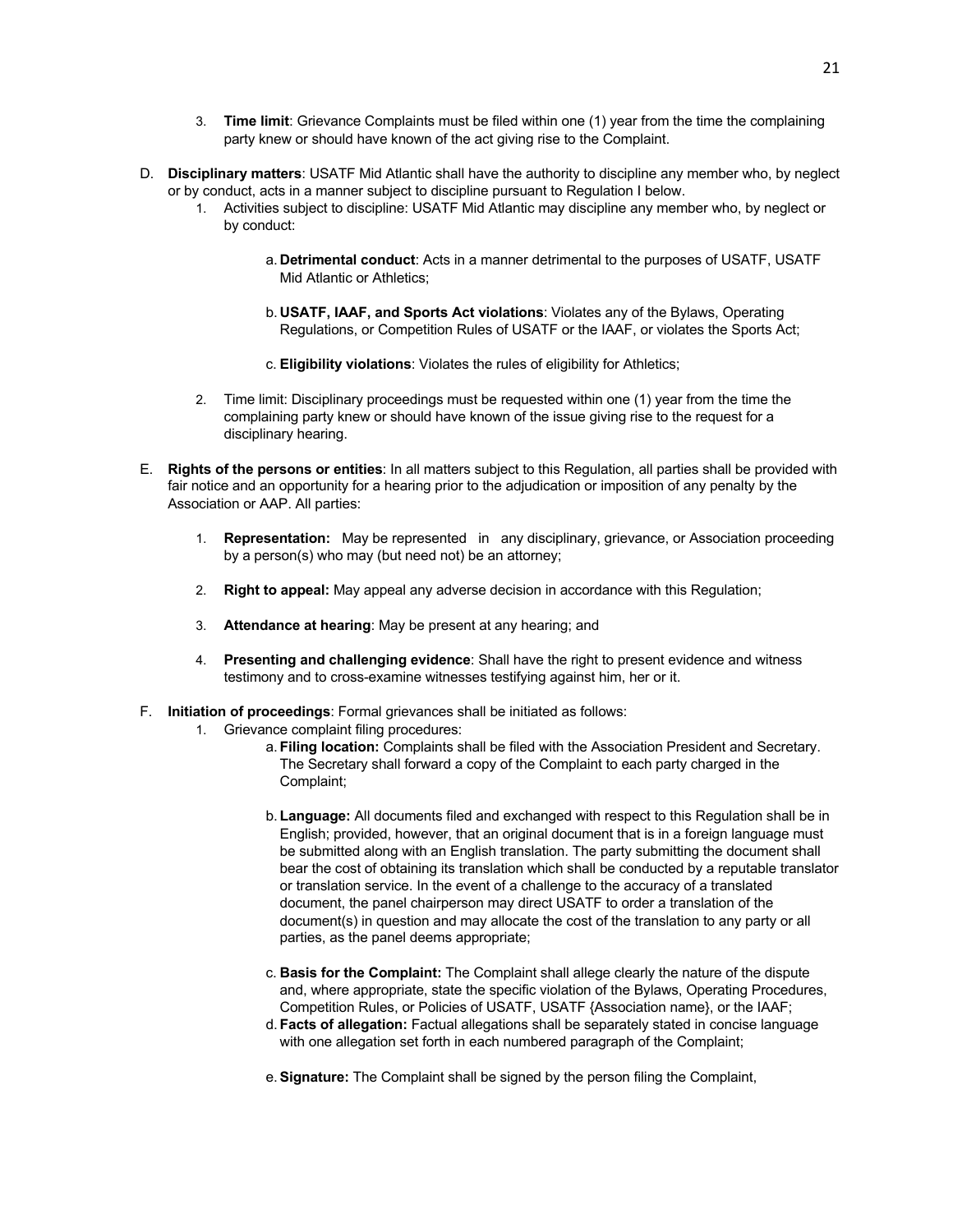- f. **Filing fees:** A filing fee of One Hundred U.S. Dollars (US\$100) must accompany an organization's complaint and a filing fee of Seventy-five U.S. Dollars (US\$75) must be paid by individuals filing a Complaint. The filing fee must be in the form of a certified check or money order made payable to the Association;
- 2. **Failure to comply with Complaint procedures:** Complaints that fail to comply with the procedures outlined in this Regulation shall be returned to the filer with instructions explaining the deficiency. A returned Complaint may be re-filed within thirty (30) days of the initial filing. After thirty (30) days, the Complaint will be deemed abandoned;
- 3. I**nformal resolution of grievances:** Upon receipt of a Grievance Complaint, the President or his/her designee shall make every effort to resolve the dispute through informal means. In disputes pertaining to a specific sport discipline, the President or his/her shall also confer with the chairperson of the sport committee for the discipline involved. All discussions related to the informal resolution of a complaint shall be confidential;
- 4. **Formal resolution**: If the informal resolution of the complaint is unsatisfactory to any party, or if a party declines to pursue informal resolution, the party may request that the complaint be resolved by a formal hearing before an AAP panel;
- 5. **Hearing panel:** When one party has indicated that the matter cannot be resolved informally, the President or his/her designee shall coordinate the selection of a three-person arbitration panel as detailed in Paragraph B of this regulation. The arbitration panel should include at least one Active Athlete. One panel member will be selected as Chairperson with responsibilities to control and conduct the process. The arbitrators shall not be members of the Association Board or Executive Committee.
- G. **Notice of proceedings**: Within thirty (30) days of the commencement of a formal grievance all interested parties and the hearing panel shall be sent the following by the Association Secretary:
	- 1. **Documents**: A copy of the complaint or other documents giving rise to the proceeding, with any attachments;
	- 2. **AAP Members and Contact**: The names of the hearing panel members and the address and telephone number of the panel's chairperson;
	- 3. **Association Bylaws**: A copy of the text of this Regulation of the USATF Mid Atlantic Bylaws and any other relevant USATF Rule or Regulation; and
	- 4. **Other relevant documents**: A copy of any specifically identified document(s) related to the dispute.
- H. **Answer**: The person(s) or entity(ies) named in a Complaint (respondent(s)) must submit a written answer to the Association Secretary within thirty (30) days after receipt of the letter notifying respondents that a proceeding has been filed ("Notice of Proceeding"). A copy of the Answer shall be forwarded by the Secretary to the complainant (the party filing the Complaint) and the AAP panel. The failure of respondent(s) to answer within thirty (30) days after the receipt of the Notice of Proceedings will be deemed a waiver by respondent of the opportunity to have a hearing or have an appeal of any adverse decision. Upon such failure, and after confirmation of the receipt of the Notice of Proceeding by all parties, the hearing panel may proceed in the absence of the respondent and may decide the matter with or without a hearing and with or without taking testimony and evidence, as it deems appropriate. If a party raises a hearing panel challenge under Regulation I, the panel chair may extend the time to answer.
- I. **Challenge to arbitrator(s)**: Within fourteen (14) days following the receipt of the Notice of Proceedings any party to the hearing may challenge the seating of any AAP panel member, on the ground that the panel member may not be impartial. The panel chairperson may extend the time to answer if a panel member is challenged. Failure to bring a timely challenge against the seating of an AAP arbitrator constitutes a waiver of such challenge.
- J. **Hearing procedures**: The following procedures apply to formal grievance, and other hearings: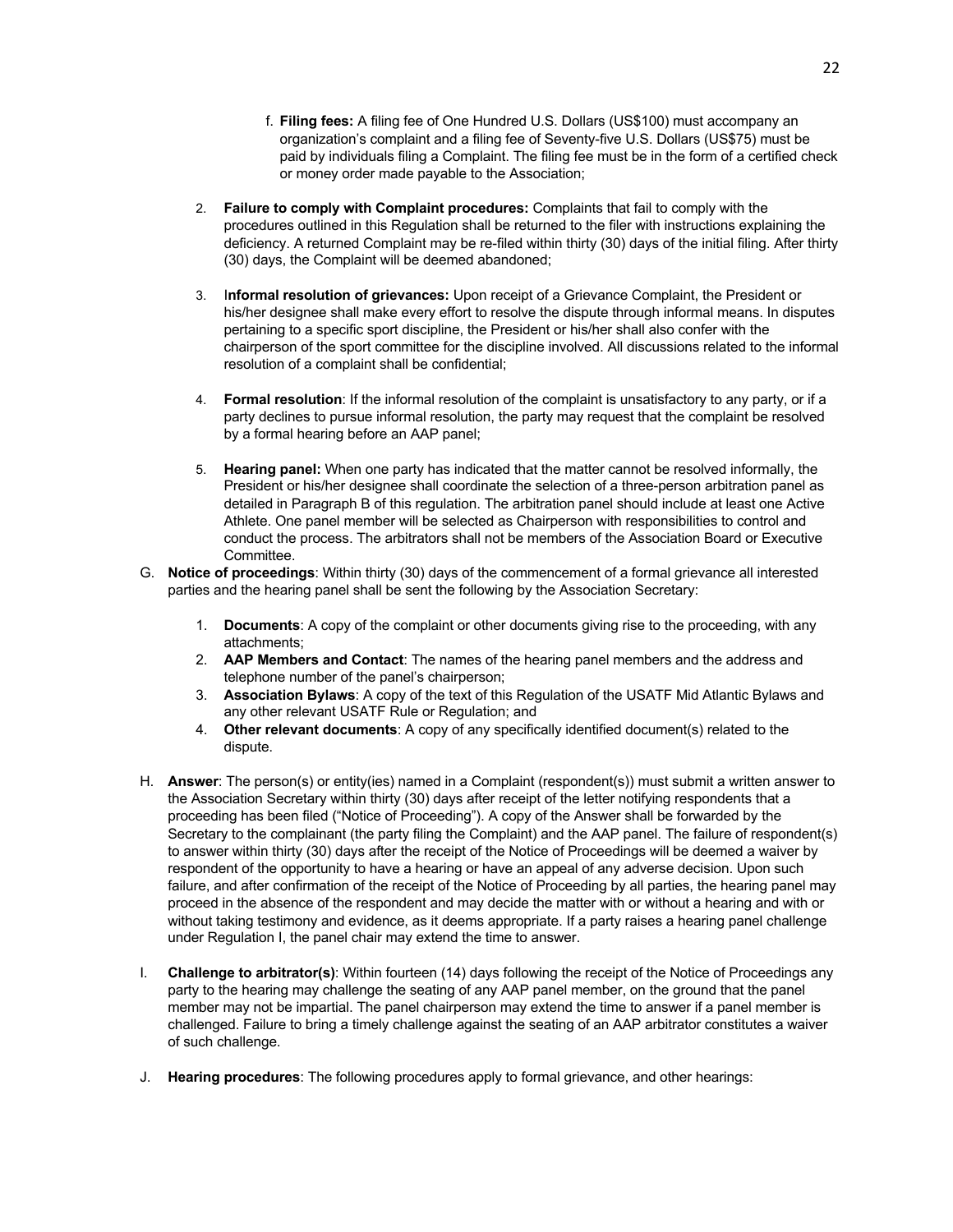- 6. Pre-hearing conference call: Within five (5) business days of the expiration of the arbitrator challenge the AAP panel chairperson shall conduct a pre-hearing conference by telephone conference call with all parties to discuss scheduling and procedural matters.
- 7. Date of Hearing: Best efforts should be used to set a convenient time and date for all participants. The AAP hearing panel shall schedule the hearing to take place within thirty (30) days of the initial pre-hearing conference. The hearing date may be delayed beyond the thirty (30) day period only upon a showing to the AAP panel that a substantial injustice would otherwise occur.
- 8. **Location for hearing**: Hearings shall be held in-person, unless good cause is shown to the AAP chairperson that holding the hearing by telephone conference call is in the best interest of the sport of Athletics.
	- a. Reason for request for telephone conference call hearing: If a party requests that the hearing be held by telephone conference call, such request shall be accompanied by a statement identifying the material reasons which the hearing panel should resolve in this venue.
	- b. Deadline for request: The telephone conference call hearing request must be submitted to the AAP chairperson within ten (10) business days of the receipt of the Notice of Proceedings. Failure to submit a telephone conference call hearing request during the above-described timeframe constitutes a waiver of the right to request a telephone conference call hearing.
- 9. **Delays**: If an interested party causes an unnecessary delay, the AAP panel may dismiss the proceeding or, at its discretion, rule against the party causing the delay. If the delay is the result of AAP panel inaction, the President or his/her designee may dismiss the panel and replace it with a new panel. If a party to the proceeding fails to appear at the hearing, then the AAP panel may make a ruling based on available information and the testimony of those present at the hearing;
- 10. **Evidentiary rules**: The rules of evidence generally accepted in administrative proceedings shall be applicable to the hearing; the formal rules of evidence shall not apply;
- 11. **Burden of proof**: The burden of proof is upon the complainant to prove by a preponderance of the evidence that conduct described in Regulation I-C-I or I - D-1 above has occurred;
- 12. **Hearing record:** An official transcript or recording is highly recommended for hearings conducted by an Association. Any party to the proceedings may retain a court reporter or other competent individual to provide a transcript or recording of the hearing at that party's own expense. If made, such transcripts or recordings shall become the official record of the proceedings and a copy shall be provided to all parties at their own expense; and
- 13. **Closed hearing**: Hearings shall be closed to the public. Witnesses shall attend hearings only as necessary to provide testimony.
- K. **AAP decisions and opinions**: The following shall pertain to AAP final decisions and opinions rendered in hearings and appellate proceedings:
	- 1. **Scope of decision**: All AAP panel decisions shall be consistent with USATF, USATF Mid Atlantic and IAAF Rules and Regulations, and the Sports Act. If the implementation of any AAP panel decision and opinion would have a significant budgetary impact on USATF Mid Atlantic the Budget Committee chair and/or the USATF Mid Atlantic Treasurer shall review it and report their findings to the Board within thirty (30) days of the issuance of the opinion. In such instances, the decision and opinion shall not become final and binding unless and until approved by the Board. The Board shall determine to what extent any AAP decision and opinion having a significant budgetary impact on USATF Mid Atlantic may be implemented, in light of fiscal considerations, and may remand the matter back to the AAP panel for modification based upon budgetary directives from the Board;
	- 2. **Form of decision and opinion**: The AAP decision shall state in one or two brief sentences which party the AAP arbitrators have ruled in favor of. The opinion of the AAP panel shall set forth the following:

a. Issue: The question(s) the AAP panel was asked to decide;

b.Arguments: A brief summary of the arguments made by each party;